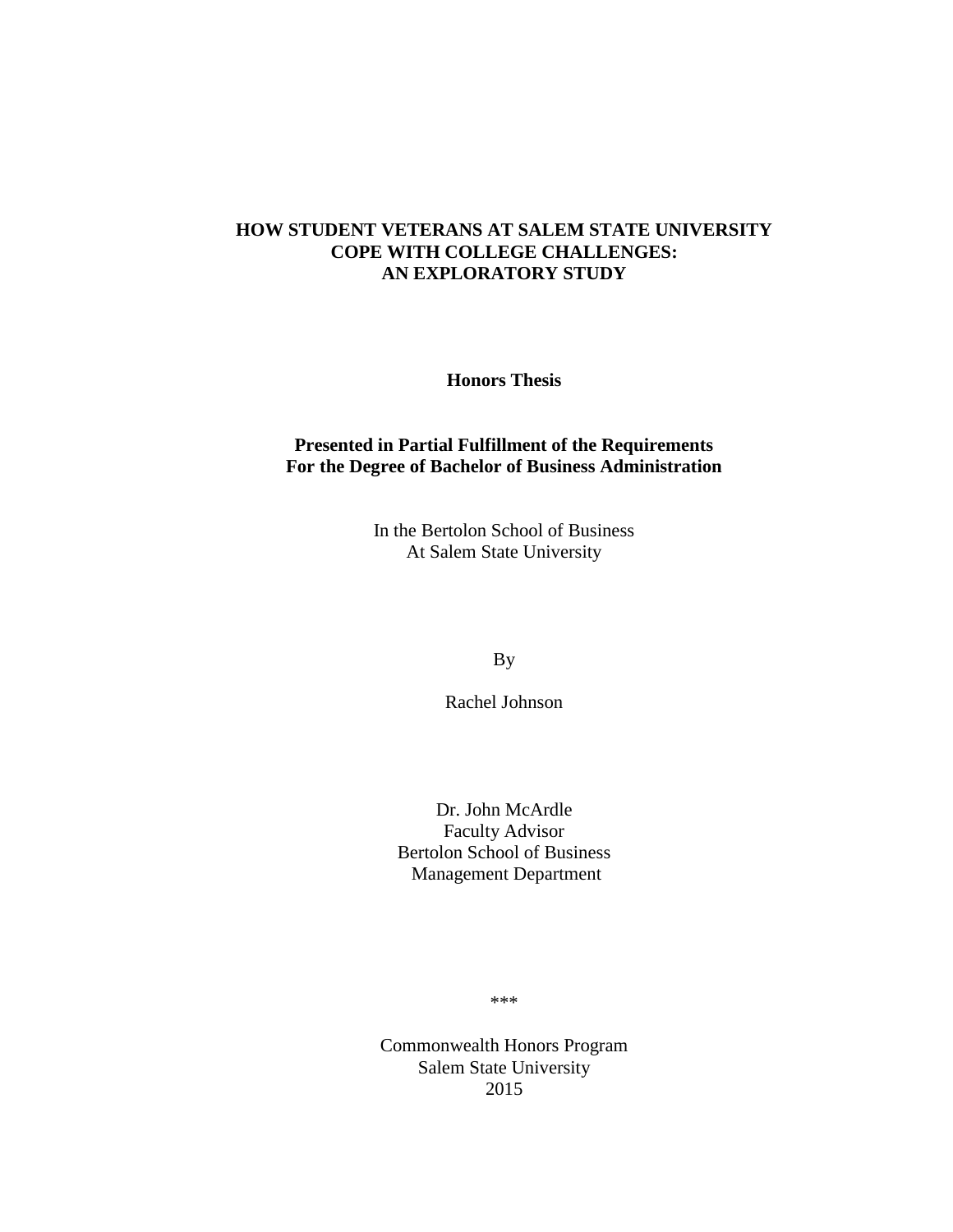# **Table of Contents**

| Acknowledgments                           | 3              |
|-------------------------------------------|----------------|
| Abstract                                  | $\overline{4}$ |
| Introduction                              | 5              |
| <b>Literature Review</b>                  | 5              |
| Methodology                               | 13             |
| Case Study                                | 14             |
| Leadership Skills of the Student Veterans | 20             |
| Analysis                                  | 23             |
| Recommendations to Salem State University | 27             |
| Conclusion                                | 29             |
| References                                | 31             |
| Appendix A: Interview Guide               | 32             |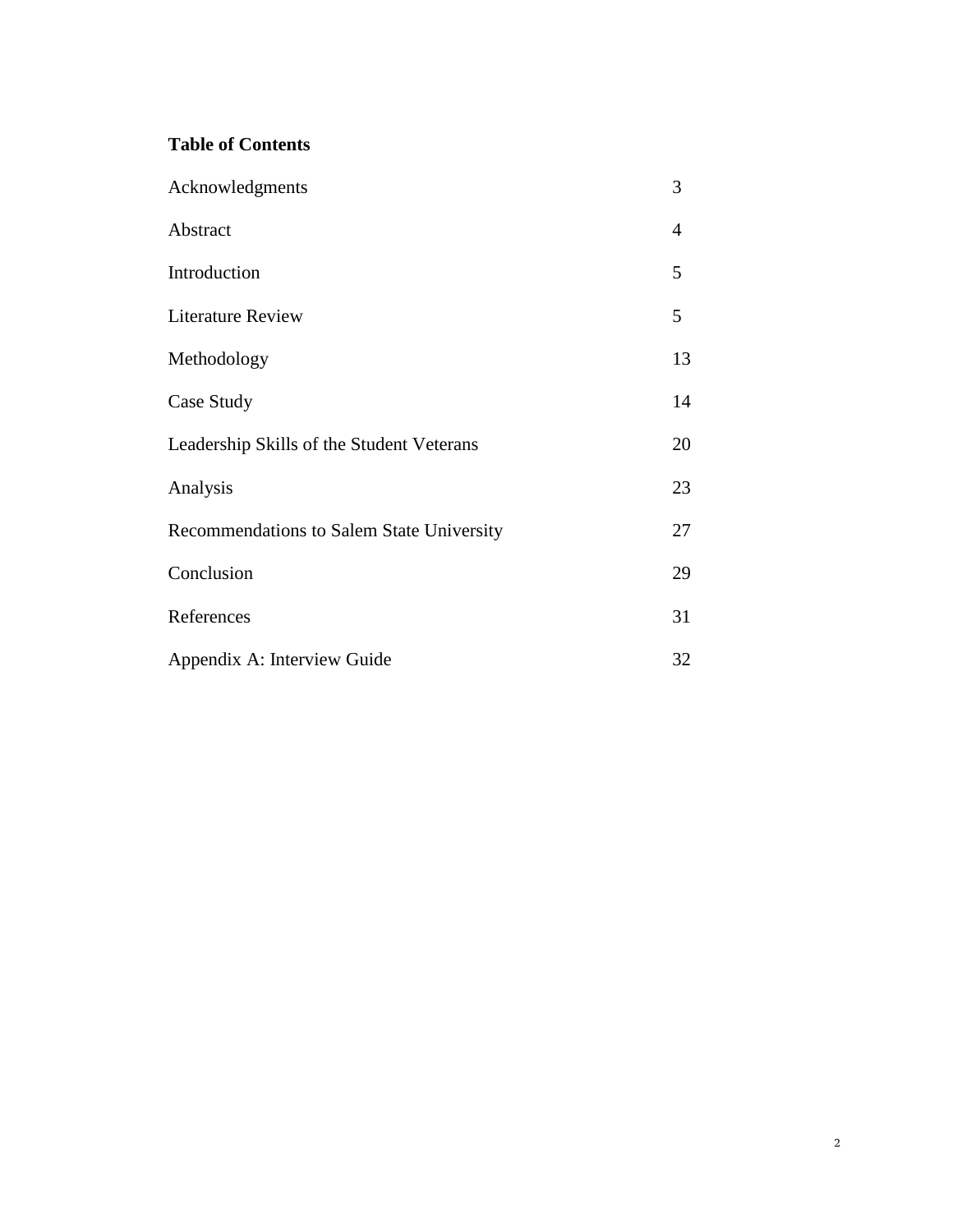# **Acknowledgments**

I would like to thank my advisor Dr. John McArdle for advising me through the process of writing my Honors Thesis. I also would like to thank Professor Kimberly Poitevin for all of her help and guidance throughout the past year. Lastly and most importantly, I would like to thank the student veterans who volunteered to be a part of this study. Without you, I would have nothing to show. Your willingness and enthusiasm to help is much appreciated by me and truly shows your character.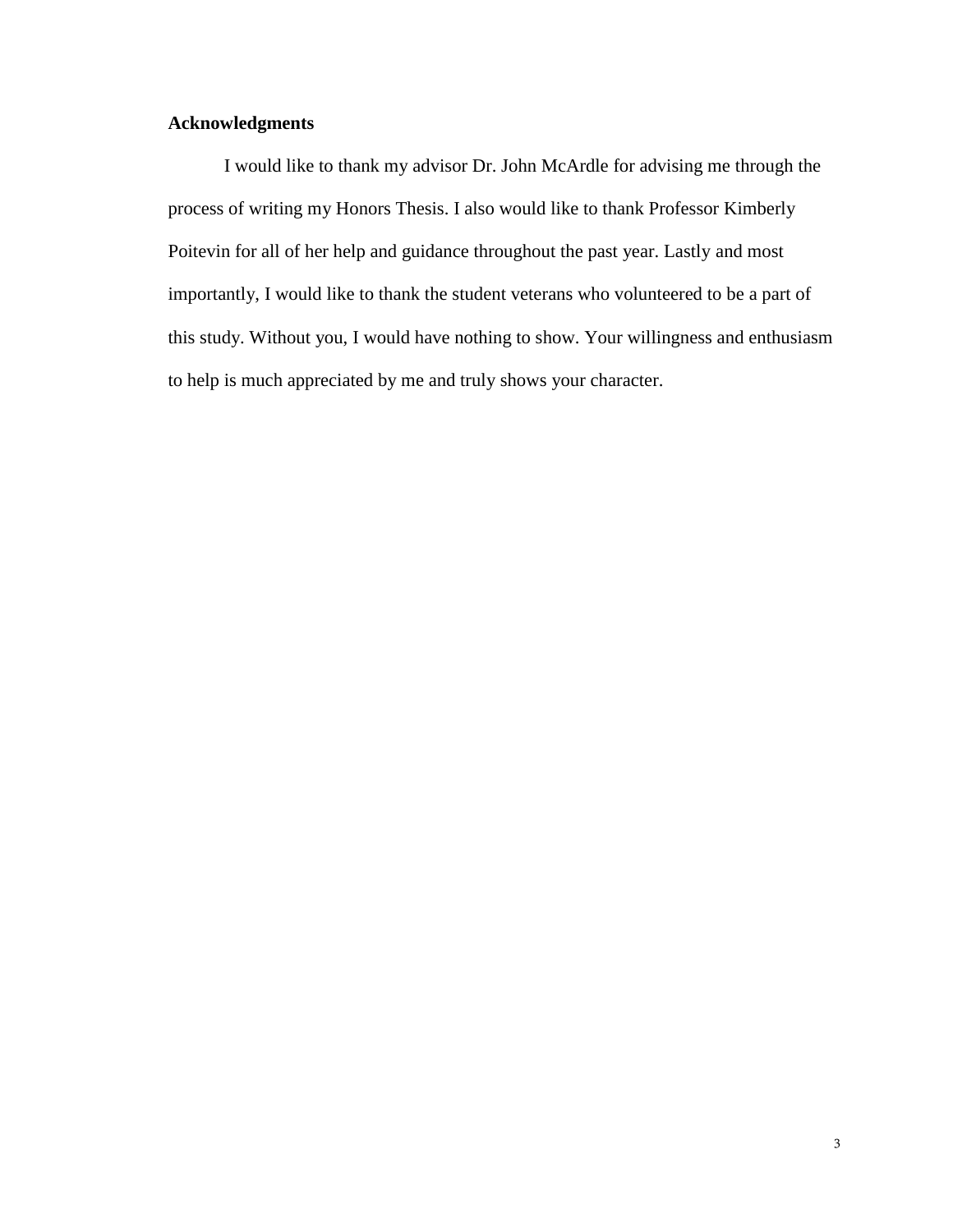# **Abstract**

This is a study on how student veterans at Salem State University have been able to overcome challenges they have faced in college using the leadership skills they acquired during their service in the military. I conducted a qualitative inquiry by interviewing 4 student veterans who are currently attending Salem State University. These interviews were between 15 and 25 minutes in length and were composed of semistructured, open ended questions involving military experience, college experience, challenges faced in college, and leadership. After conducting these interviews and analyzing the data, I found that this group of student veterans who attend Salem State University do in fact use leadership skills acquired in the military to cope with challenges. I conducted this study, because it is important that the community be aware of what positive skills student veterans have, as well as the leadership skills they are equipped with to overcome challenges. From this study I was able to find that this group of student veterans who attend Salem State University use several leadership skills to help them succeed in college and overcome challenges: self-discipline, self-confidence, endurance, determination, drive, respect, and positivity. Understanding what leadership skills these students have used to cope with difficulties they faced is significant, because it helps the university and community at large see what positive skills they have. It also can help with improving services for veterans on campus, by supporting them in using these skills in beneficial and productive ways, as in coming up with methods to get more veterans involved in events and to be overall successful. As the group of participants was small, further research should be done in order to have a more conclusive understanding of veterans at Salem State University.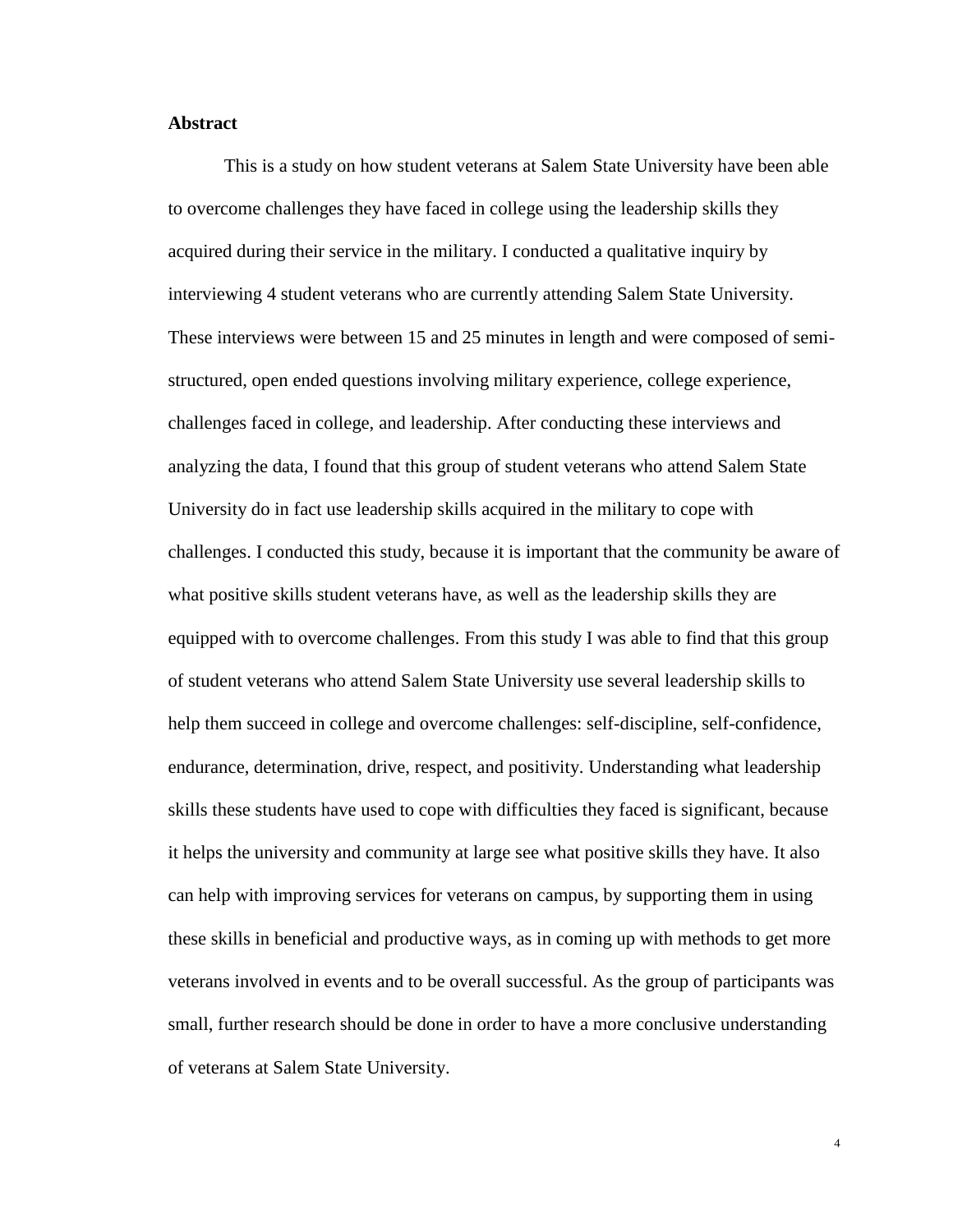# **Introduction**

In the last decade, more and more men and women are returning to college after serving the United States in the military. These students face different types of challenges and more of them than the average student does. Many studies focus on what types of challenges these unique students face, but there is very little research on what leadership attributes these students have that they have gained from serving in the military.

Veterans often times come home from serving in the military with serious and complicated challenges that they have to face in the civilian world. There is culture clash, as well as mental or physical illnesses, that may be making it tougher for them to adjust easily. When a veteran returns to college after serving, tasks such as studying, paying attention in class, working with nonveterans, and connecting with nonveterans may prove to be very challenging. Although these veterans face several challenges, they have also been through experiences that have taught them life lessons and may have taught them a lot about leadership and taking charge when the time comes. This study was designed to figure out the challenges that student veterans at Salem State University face and what leadership skills they use to overcome such challenges.

# **Literature Review**

There has been a lot of research and studies done on student veterans returning to college and the challenges that they face. The research focus is generally on the specific challenges that student veterans face and how colleges and universities can better assist these students in making their transition smooth. The main points of the articles or studies are to find what veterans feel are their biggest challenges in college and therefore get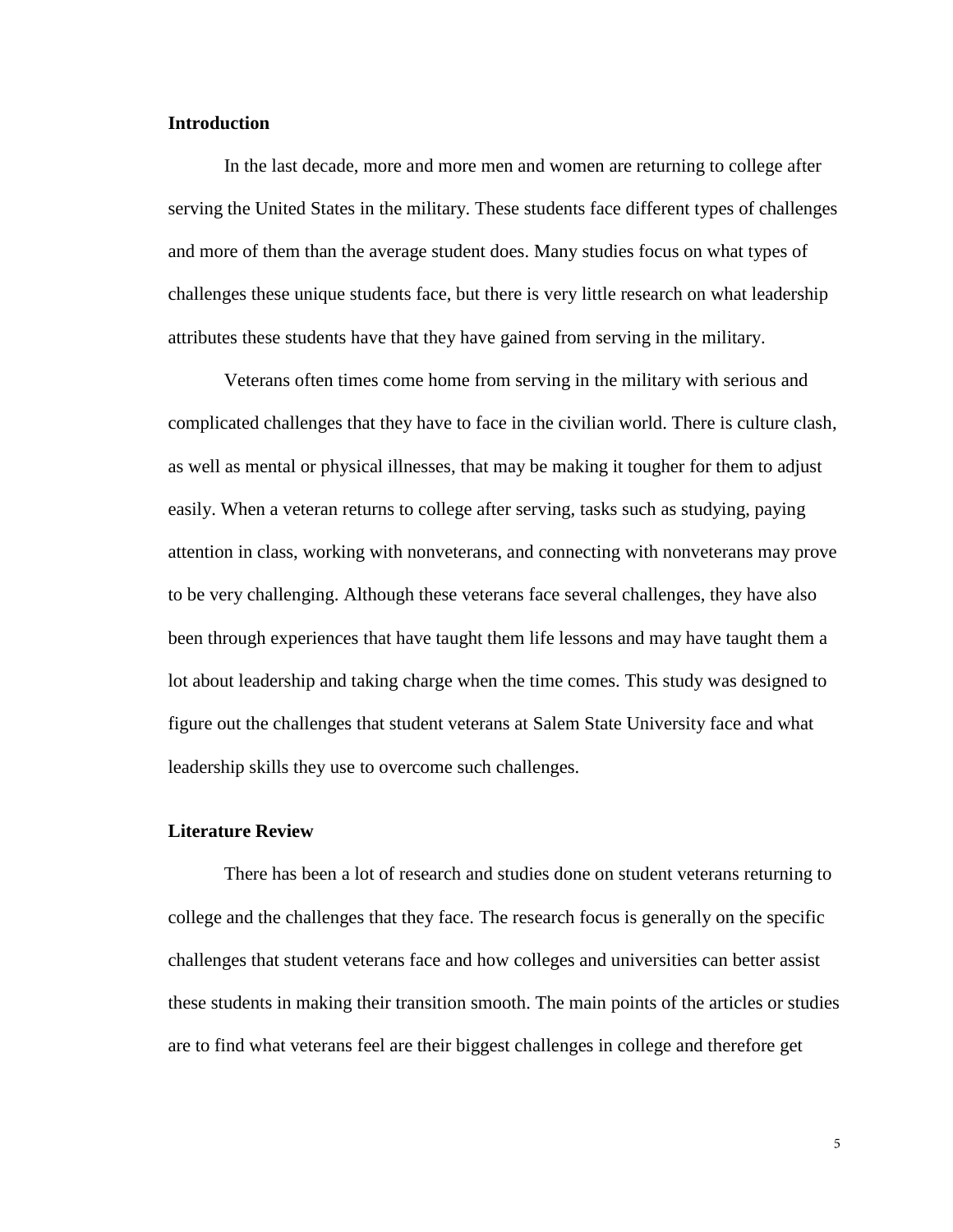colleges to change their veteran programs to help assist and serve these students more effectively.

Badger, McCuddy, and Olsen (2014) conducted a study that involved interviewing 10 student veterans. The purpose of this study was to gain insight into "their perceptions of personal strengths that support academic success, the challenges they experienced in the academic setting, factors impacting veteran participation in college resource programs, and suggestions for ideal resources aimed at supporting the student veteran" (Badger, McCuddy & Olsen, 2014). They found from this study that the veterans saw their strengths as self-discipline, leadership and teamwork abilities, and having a new perspective to bring to the classroom. The study also found that some common perceived challenges of the student veterans were social interactions, financial stress, and culture/role adjustments. Some common reasons for low participation in veteran programs were that veterans don't want others knowing they are veterans, they live off of campus, and they also have a lack of free time. By discovering what these student veterans felt their challenges and strengths were, it helps others to develop better programs to assist veterans in adjusting to college more easily and smoothly.

Glasser, Powers, and Zywiak (2009) focus on how military veterans returning to college face a "social and academic environment" that is much different from the military environment that they are used to. This new college environment offers the challenge of culture clash, which can often be very intimidating and hard to tackle. Students speak much differently in class than soldiers speak while they work, which takes getting used to. Student veterans were also shocked at "their classmates' lack of attention, text messaging, giggling and complaining," as well as "unfiltered questions they were asked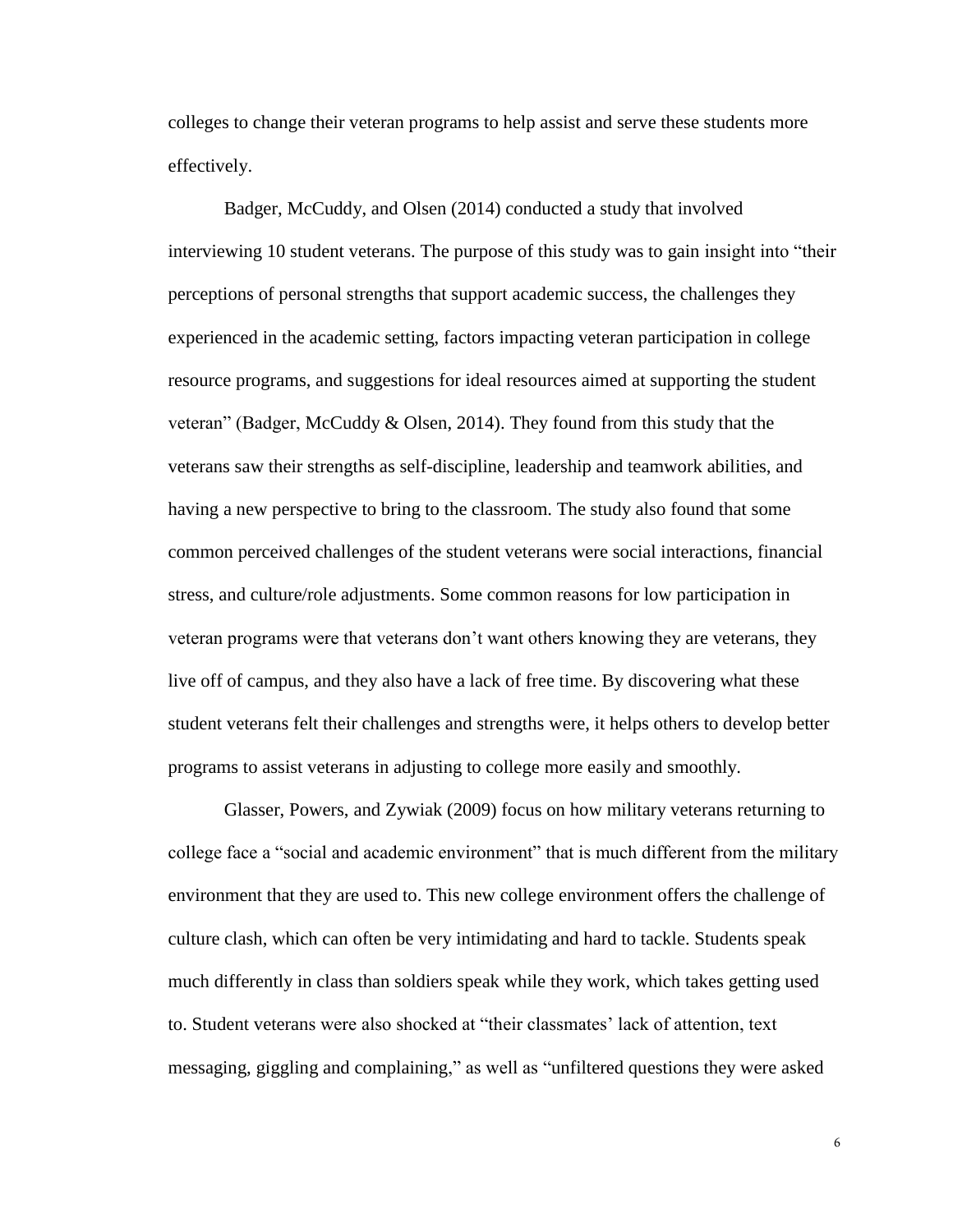once their classmates found out they were veterans" (Glasser, Powers, & Zywiak, 2009). This clash of culture makes it difficult for veterans to ease into college mode. The article then gives some suggestions to colleges as to how to make the transition easier for this group of new students: assigning them veteran mentors, assisting with their benefits from the military, and making them aware of their fellow veterans on campus (Glasser, Powers, & Zywiak, 2009). Thus the article aims to improve college life for veterans.

Ackerman, DiRamio, and Mitchell (2008) conducted a study that was based on the interviews of 25 students who had served overseas during the Iraq and Afghanistan conflicts. The results allowed the authors to break down the transitions of these veterans into distinct categories of moving in, moving through, and moving out. These stages were first gone through when the veterans joined the military, served, and exited. They then began again in the moving in stage when they enrolled in college. This article/study aims to show that veterans face challenges upon enrolling in college largely due to the culture shock and transitioning phase it offers. This article also ends with suggestions by veteran students to their colleges on how veteran programs and assistance can be improved to better serve them.

Leadership of military members and college students has been of interest for many years. Crowley (1931) conducted a study on leaders and followers in criminal settings, military settings, and student settings. From these three settings he formulated groups of criminal leaders and criminal followers, Non-commissioned (NCO) leaders and Non-commissioned followers, and student leaders and student followers. To these groups he administered twelve psychological tests that he hoped would help prove that leaders possess different traits than their followers in those three settings. From analysis of the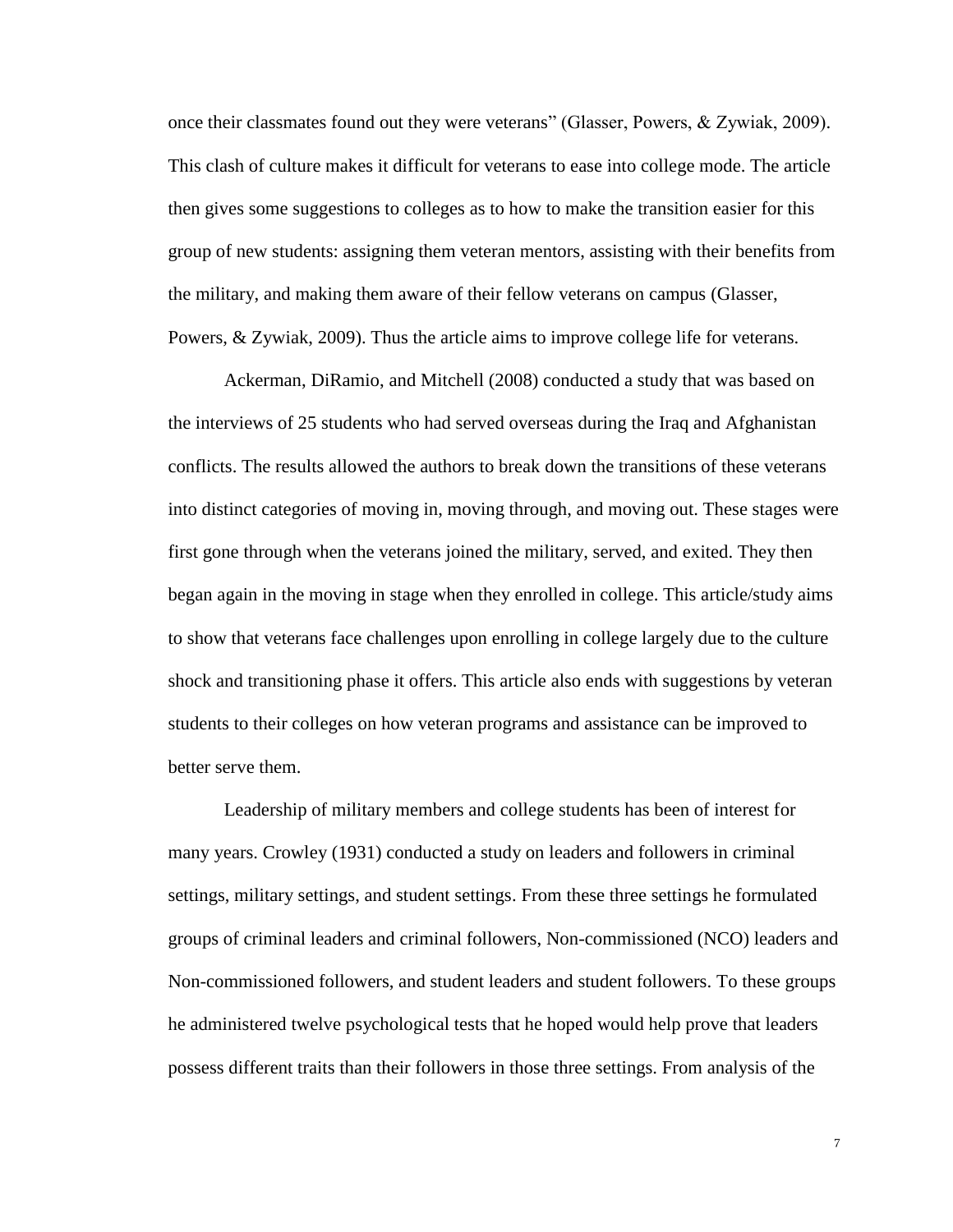data, Crowley (2008) was correct that the leaders did have different traits that the followers did not. For the NCO's compared to their followers, they had traits such as higher self-confidence, ability to make decisions faster and know they will be upheld, higher finality of judgement, higher intelligence, and higher resistance to opposition. Student leaders on the other hand showed that they were more aggressive than their followers, had higher self-confidence, higher finality of judgement, higher motor impulsion, higher radical tendencies, and had faster decision making. This study concluded by making no overall assumptions of traits all leaders must have or making generalizations except within this frame of people.

Bokhari, Razali, Yusof, and Zakaria (2014) conducted a qualitative study in Malaysia to find out how to improve leadership skills of college students so that they were better prepared for the job market after they graduate. They aimed to find out if a Reserve Officer Training Unit (ROTU) could help develop leadership skills. 63 participants who were a part of this ROTU for the first year responded to a questionnaire about their experience in the program. They found from conducting this study that leadership of students needs to be improved in order for them to have better feedback from the students. Thus the university needed to encourage students to get more involved on campus with different types of extra-curricular activities.

Cope, Harris, and Hendricks (2009) focused on a leadership program that was created at the Edith Cowan University in Australia to increase the leadership skills of nursing students. These students were involved in the program during their fourth semester of their undergraduate career. This program was developed, because the university felt that many college graduates were not prepared or taught leadership skills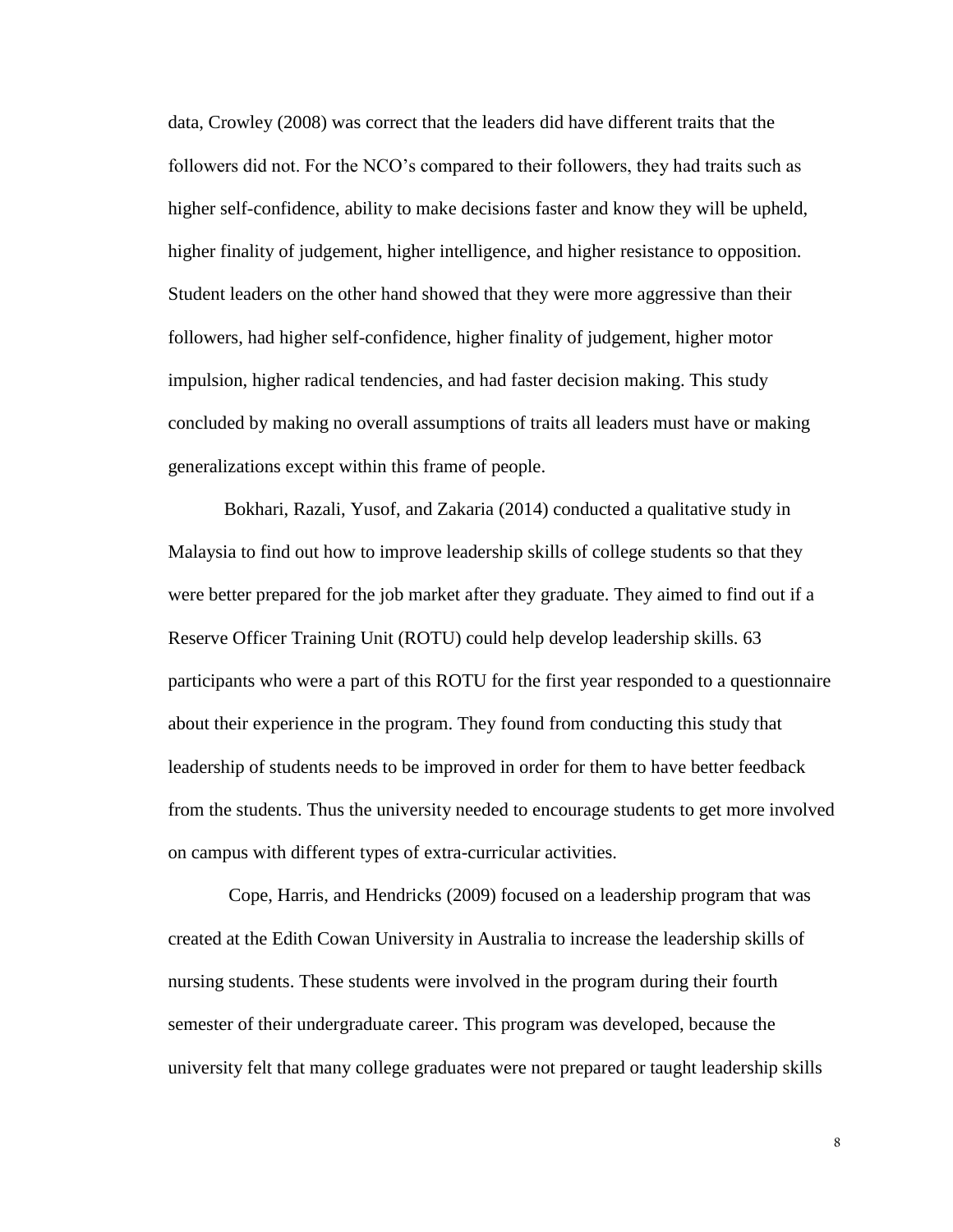in order to be successful in their nursing careers. All of the 10 students that were accepted to be a part of the program took a pre and post program questionnaire. These questionnaires allowed the university to see that the leadership program did actually improve the leadership of the students that took part in the program. It improved leadership skills such as communication, developing actions and implementing them, setting goals, confidence, tolerating others, as well as other skills. These heightened skills were assumed to help these students in their future nursing careers. Although they focused on a program for nursing students, they discuss the overall importance of leadership for undergraduate students as a basis for this study. In their introduction, the text says, "Authors postulate that university graduates, as a whole, are ineffective leaders, and suggest that the most likely cause of this leadership void is lack of formal leadership training" (Cope, Harris, & Hendricks, 2009).

Hamrick, Rumann, and Associates (2013) discuss several aspects of student veterans in higher education in their handbook. It discusses things such as student veteran organizations, enrollment of student veterans, the GI Bill and other benefits, and many other aspects of higher education having to do with veterans. The handbook also provides vignettes in which students describe their personal experiences in college having to do with certain challenges they faced as well as insights that they had about veteran life in college. This book can be used as a tool in understanding what needs to be changed at an institution of higher education. It also helps the reader understand more about veteran life in college.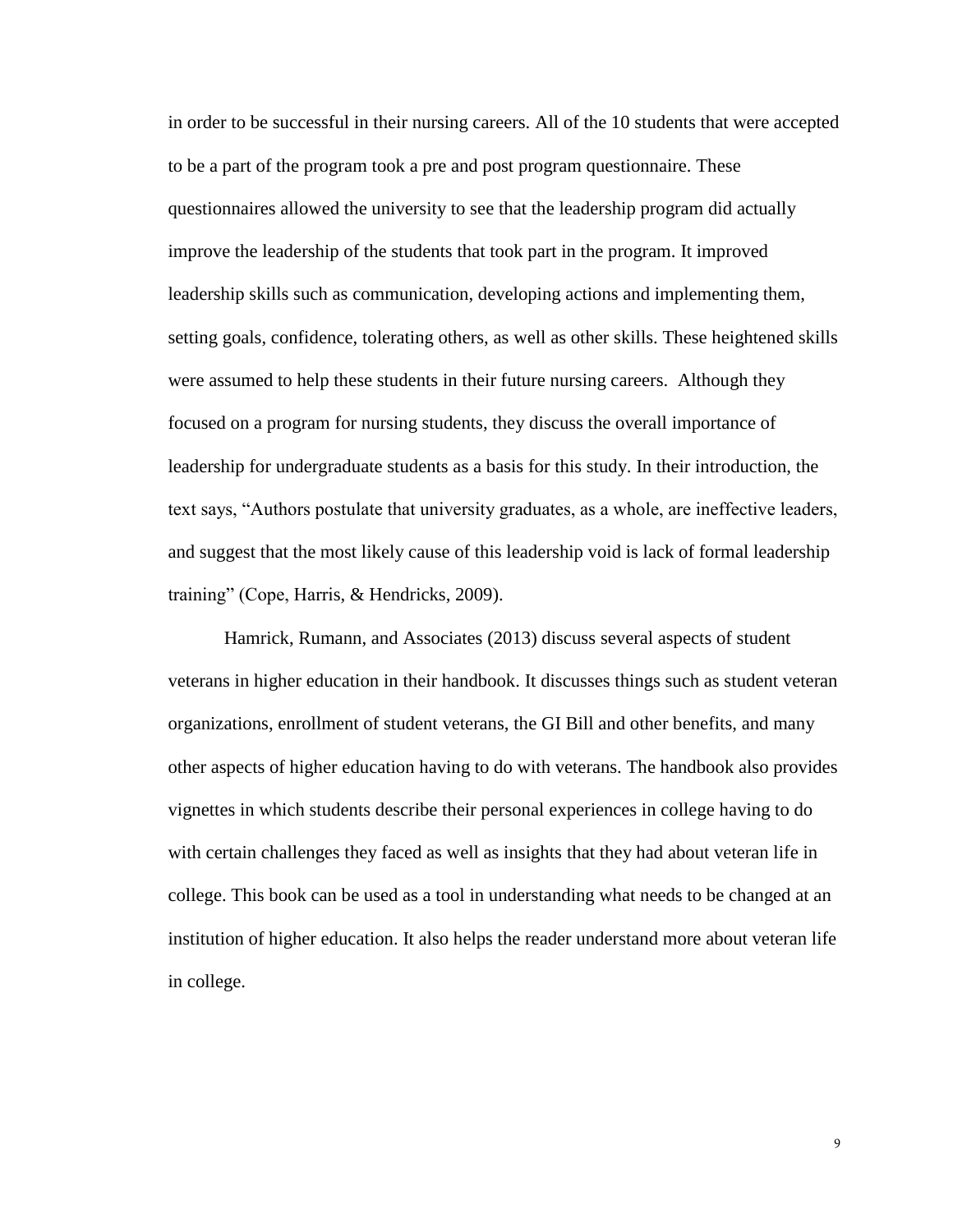Other articles written focus on improvement of leadership skills and effectiveness, as well as things such as authenticity. They also help to make sense of what a leader should be and possibly some traits that good leaders possess.

George, Mayer, McLean, and Sims (2007) focus on how leaders must be devoted to personal growth in order to evolve into their best form of self as a leader. Leaders cannot follow an outline to become a certain type of leader or possess a certain set of traits, because with doing so, they become unauthentic. Therefore, leaders are performing at their best when they are their most authentic selves. The authors make suggestions in order for leaders to achieve this authenticity: learning from your life story, knowing your authentic self, practicing your values and principles, balancing your extrinsic and intrinsic motivations, building your support team, integrating your life by staying grounded, and empowering people to lead (George, Mayer, McLean, & Sims, 2007).

Bennis and Thomas (2002) explain how many leaders who are able to inspire others have actually taken away important lessons from trying times in order to become who they are today. Many leaders went through adversities or trauma and were able to overcome such tough times and become great leaders. The authors interviewed over 40 top business leaders who surprisingly had all faced some sort of adversity or had gone through some sort of intense time, which the authors coined "crucibles". These crucibles were very impactful on the leaders and allowed them to reflect deeply about who they were. Ultimately, they attributed their leadership to these crucibles. In this article, the authors list characteristics of these leaders: learning from difference, prevailing over darkness, and meeting great expectations (Bennis & Thomas, 2002). The authors also list four skills that great leaders have that also help people get through tough times: "ability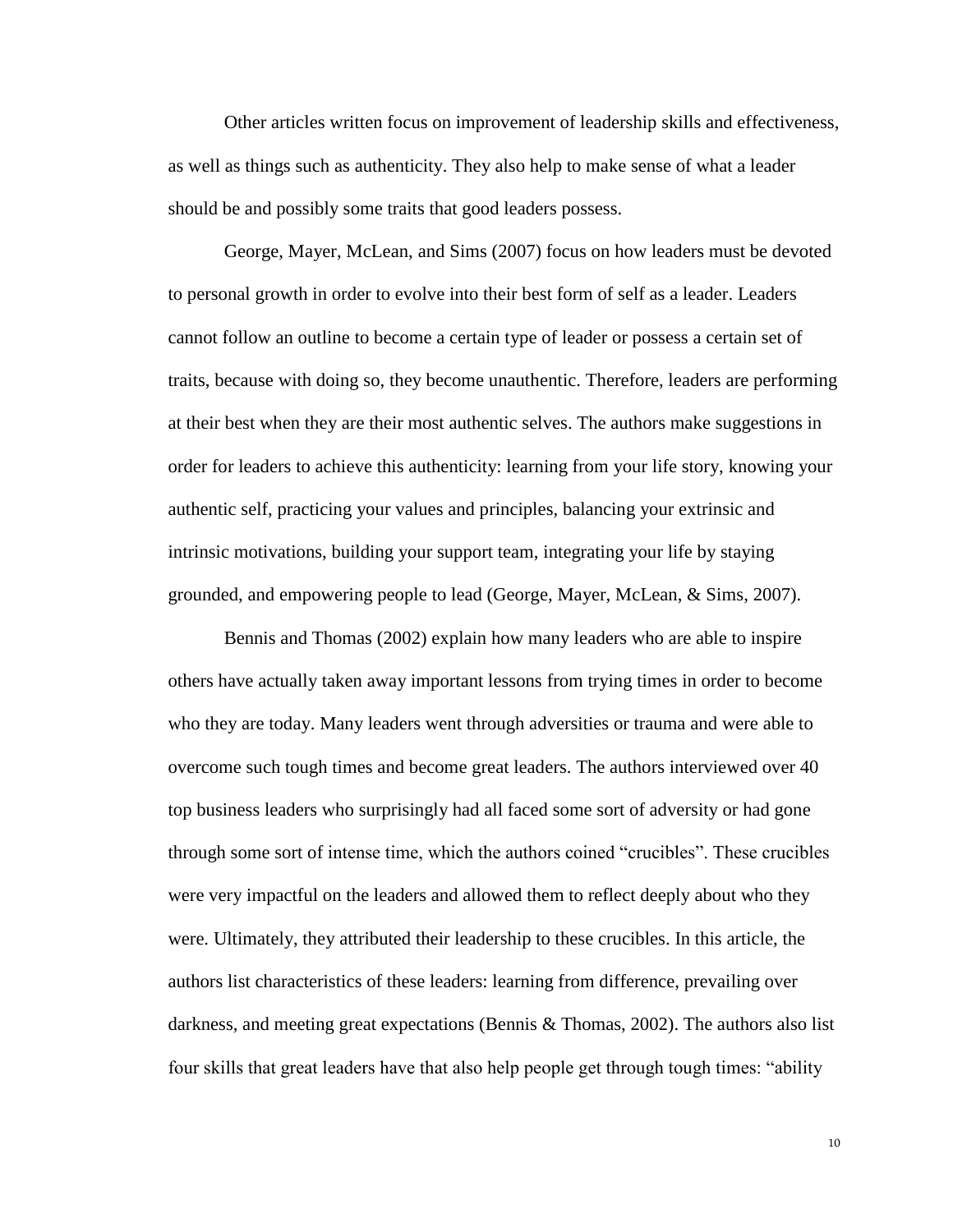to engage others in shared meaning", "a distinctive and compelling voice", integrity, and "adaptive capacity" (Bennis & Thomas, 2002).

The imperfect and incomplete leader is the focus of Ancona, Orlikowski, Malone & Senge (2007). They discuss how leaders do not have to know everything or be perfect in order to be a great leader. Everyone has their own skills and capabilities, so each person must be able to ask others to help when they do not know something. Having others around who can make up for the skills that a person lacks is the best thing to do. The authors worked at the MIT Leadership Center for six years in order to study leadership within organizations and then teach this to different levels of leadership in companies. They found that many of these leaders struggled to be the complete and perfect leader. From this, they were able to come up with a "model of distributed leadership" (Ancona, Malone, Orlikowski, & Senge, 2007). This framework includes sensemaking, relating, visioning, inventing, and how to balance all four of these tasks (Ancona, Malone, Orlikowski, & Senge, 2007). The authors provide this framework in the hopes that individuals, teams, and organizations will take advantage of it in order to discover the balance of their skills, as well as their strengths and weaknesses.

After having asked groups of executives across Europe and the United States for over 10 years why they thought anyone would want to be led by them, Goffee  $\&$  Jones (2000) highlight four qualities that inspirational leaders must have. They found that most executives did not know how to answer that question. The authors came up with their own theory to illustrate what qualities they believe leaders must possess. These include displaying their weaknesses selectively, relying on intuition, using tough empathy, and showing their differences (Goffee  $\&$  Jones, 2000). In order to have these qualities and use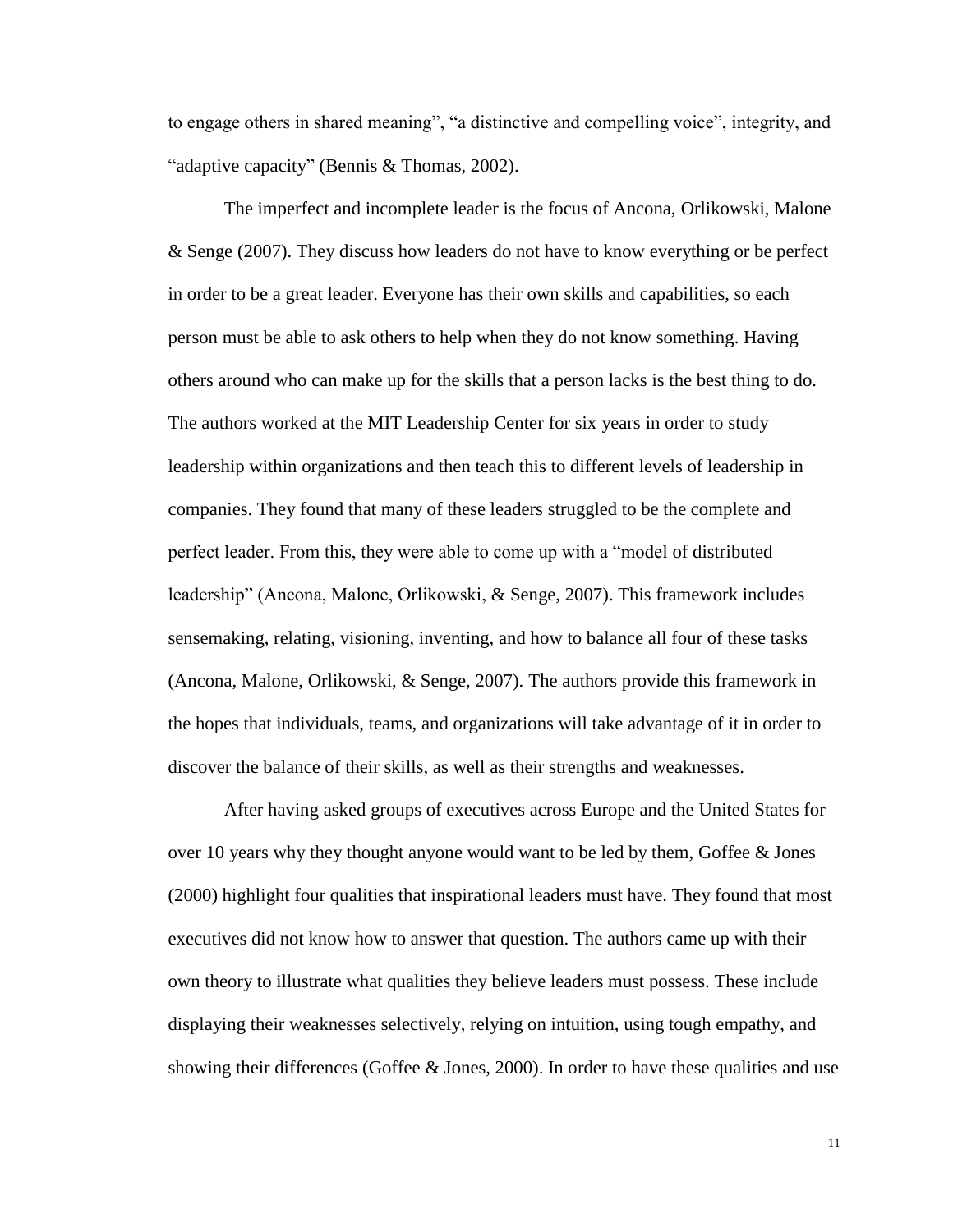them effectively, they must be part of a leader and not something that the author was forced to manifest so that they are authentic.

Boyatzis, Goleman, and McKee discuss that many teams who are not connecting or don't work well together are often lacking in emotional intelligence. Once these groups emotionally connect with one another even in disagreements, they are becoming more productive and connected. In order for a team to function well, the members must understand what the norms of the group are and how the group is supposed to function. When members of the team set up norms, it becomes more evident what is acceptable and not acceptable in the group. Teams can also work toward increasing their emotional intelligence individually and as a group to better work together. The authors provide an appendix that lists the aspects of emotional intelligence. These include self-awareness, self-management, social awareness, and relationship management (Boyatzis, Goleman, & McKee). It is ultimately the team leader's job to help facilitate the creation of norms and the increase of emotional intelligence in a group.

There has not been a lot of research or studies done on how the leadership skills that veterans gained from military experiences have helped them deal with the problems they faced when they returned to college. Thus the focus of this study is going to be on such topic, to provide new insight on student veterans, and how their leadership skills have helped them overcome difficulties in school. Do they or can they draw on the skills, especially those pertaining to leadership, that they have acquired and developed during their time served in the military?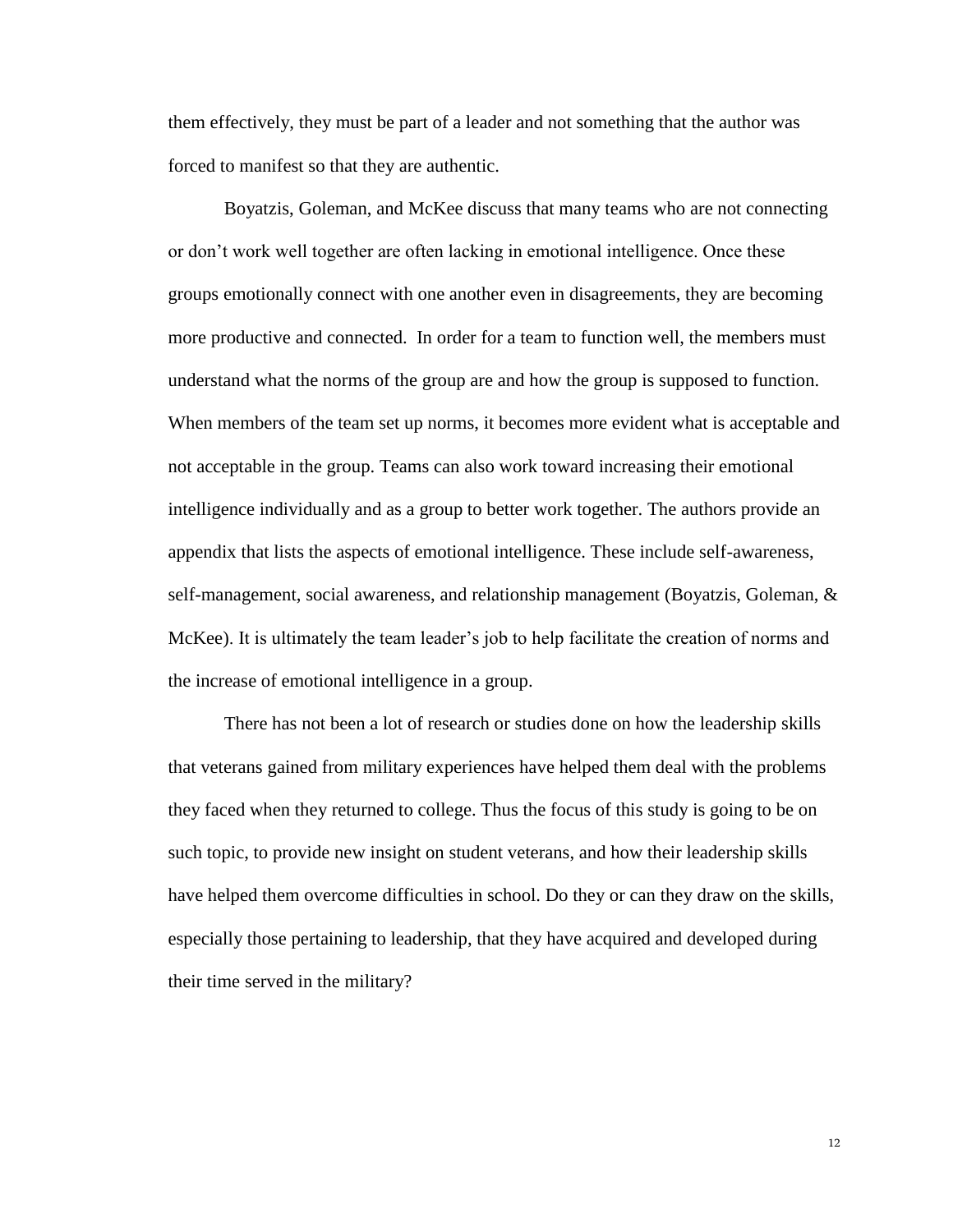# **Methodology**

For this project, I conducted a qualitative inquiry based on grounded theory by interviewing 4 student veterans who attend Salem State University. This type of inquiry was appropriate, because of the components that Creswell (2016) discusses. The research had an emerging design, a complex picture, open-ended data collection, and a flexible writing structure (Creswell, 2016). It involved participants' views and inductive data analysis (Creswell, 2016). The context was significant as well, and researcher bias is present (Creswell, 2016). The students were volunteers who were at different stages in their education. The interviews I conducted were held in study rooms in the library and in the Bertolon School of Business on campus, and they lasted anywhere from 15 to 25 minutes. The length solely relied upon the students' depths of answers. I asked semistructured, open ended questions that allowed for the students to give more than just a yes or no answer. These questions were worded in ways that helped open up the students to their thoughts on how the military may have helped them cope with challenges in college. They were also worded in such ways to help the students explore the challenges that they face, as well as what positive leadership attributes they felt that they have gained from their experiences.

After the interviews took place, I listened to the audio recordings and transcribed word for word what the students had said. Once the transcriptions were complete, I then went through them one at a time and read through each answer and coded them by highlighting any words or groups of words that stuck out as leadership skills or challenges. For example, if I saw the word "self-discipline" within the transcription, I highlighted it and then wrote "self-discipline" above the word as a leadership skill. If the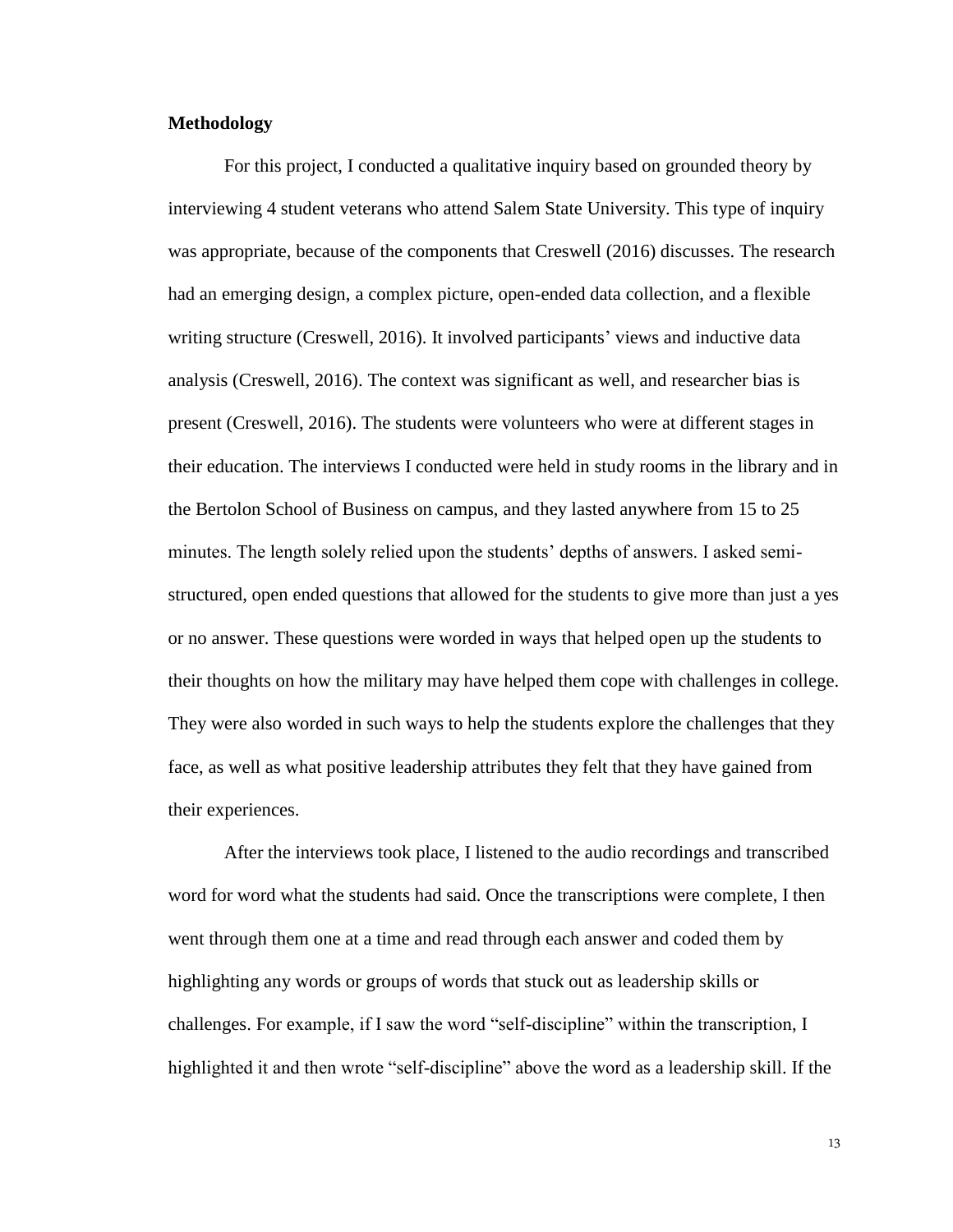transcription said "interacting with students was difficult," I wrote students as a challenge. After going through all of the transcriptions and coding them, I separated the codes into themes of challenges and leadership skills. I then had a list of challenges under each student, as well as leadership skills. From there, I counted the number of times the codes were displayed within the four individual lists, and I discounted the codes that showed up less than three times. The codes that I included in this study were present 3 or more times within the lists so that my findings were valid and not in any way biased or forged.

# **Case Study**

75% of the participants in this study were male. 75% of the participants were undergraduate students, while 25% of the participants were enrolled in a graduate program. Of those who are undergraduate students, one third is in the first semester at Salem State University, one third is in the third year, and one third is in the fourth year. 25% of the participants served in the Army Reserve, 25% served in the Air Force, and 50% served in the Marine Corps. 50% of the participants had been deployed as part of their contract with the military. The mean time served in the military was 4.63 years, with the shortest time being 1.5 years and the longest time 8 years. 75% of the participants completed their service and did not reenlist, while 25% were still serving. All had different jobs and responsibilities within the military. All of the participants happened to be business students at Salem State University.

Salem State University statistics show that in the fall of 2014, the university had 7,600 undergraduate students enrolled and 1,667 graduate students enrolled for a total of 9,267. Of these 9,267 students, around 300 were student veterans. They, therefore,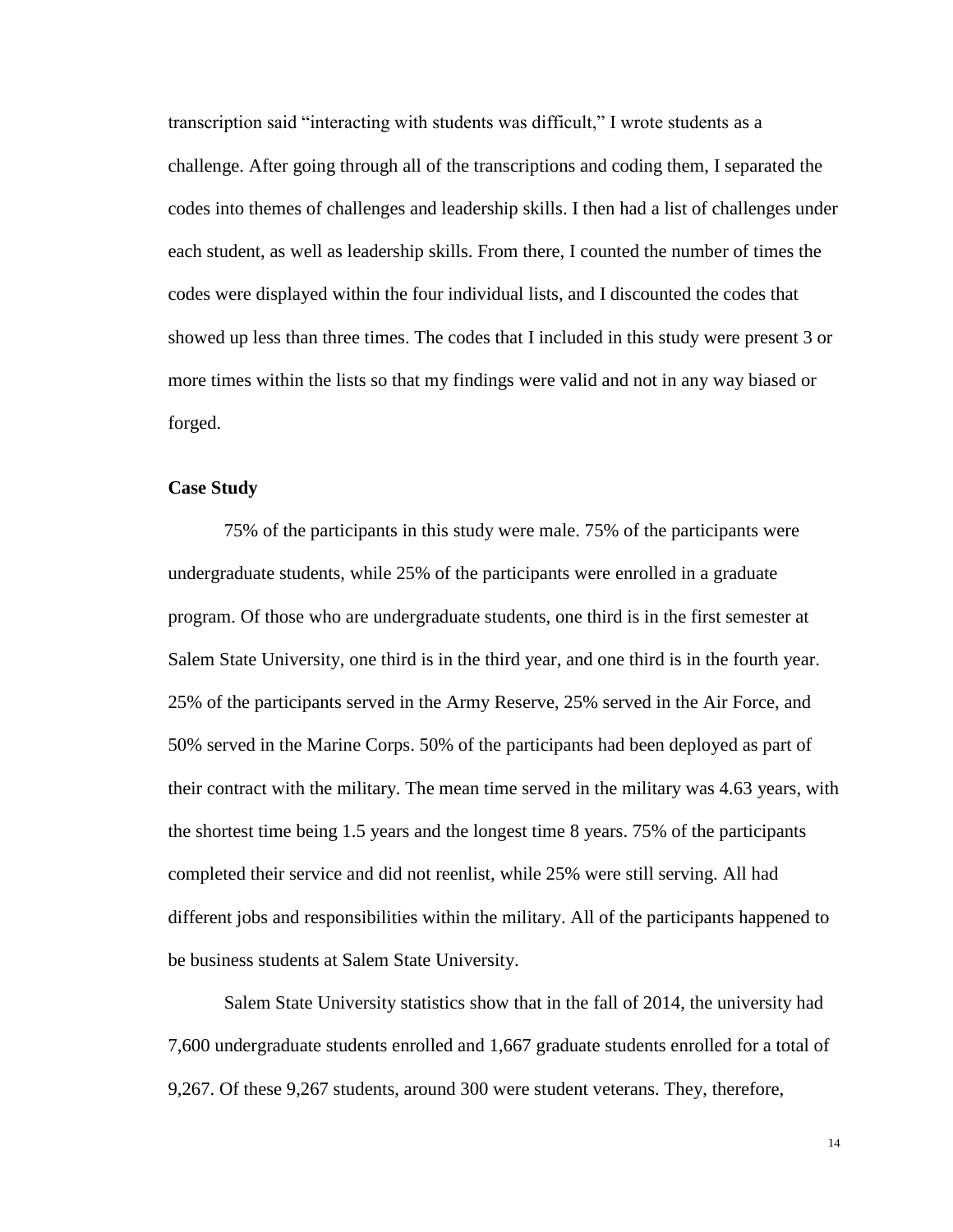represent approximately a mere 3.2% of the school's population. Although student veterans make up a small portion of Salem State University students, the university is veteran friendly, with a newly dedicated Veteran's Hall, faculty and staff to help assist veterans with anything that they need, and benefits such as military credit given for education and experience gained while in the military. Salem State University has a Student Veteran's Organization that hosts events, holds meetings, contributes to charity, as well as many other functions that allow student veterans on campus to gather together, work as a team, and support one another. The university also has a Learning Community program, where student veterans can enroll in a Veteran Scholars community where they travel with the other students in their community to 4 classes throughout 2 semesters. For the fall of 2015, these classes were "Foundations of Writing" and "First Year Seminar". Next semester, the students will take "Public Speaking" and "The United States in World History" together. This community allows for student veterans or students who are still serving to be amongst other veteran and military members so that they can build connections and find support in one another. The first semester is supposed to help these students with the reintegration process as well as resilience, while the second explores engaged citizenship.

All of the student veterans that were interviewed had their own personal challenges and problems they faced returning to college, specifically Salem State University. Since each one had different experiences in the military, it is natural that they will have different challenges. Although some of the challenges these students faced were different, there were definitely similarities that emerged. These challenges included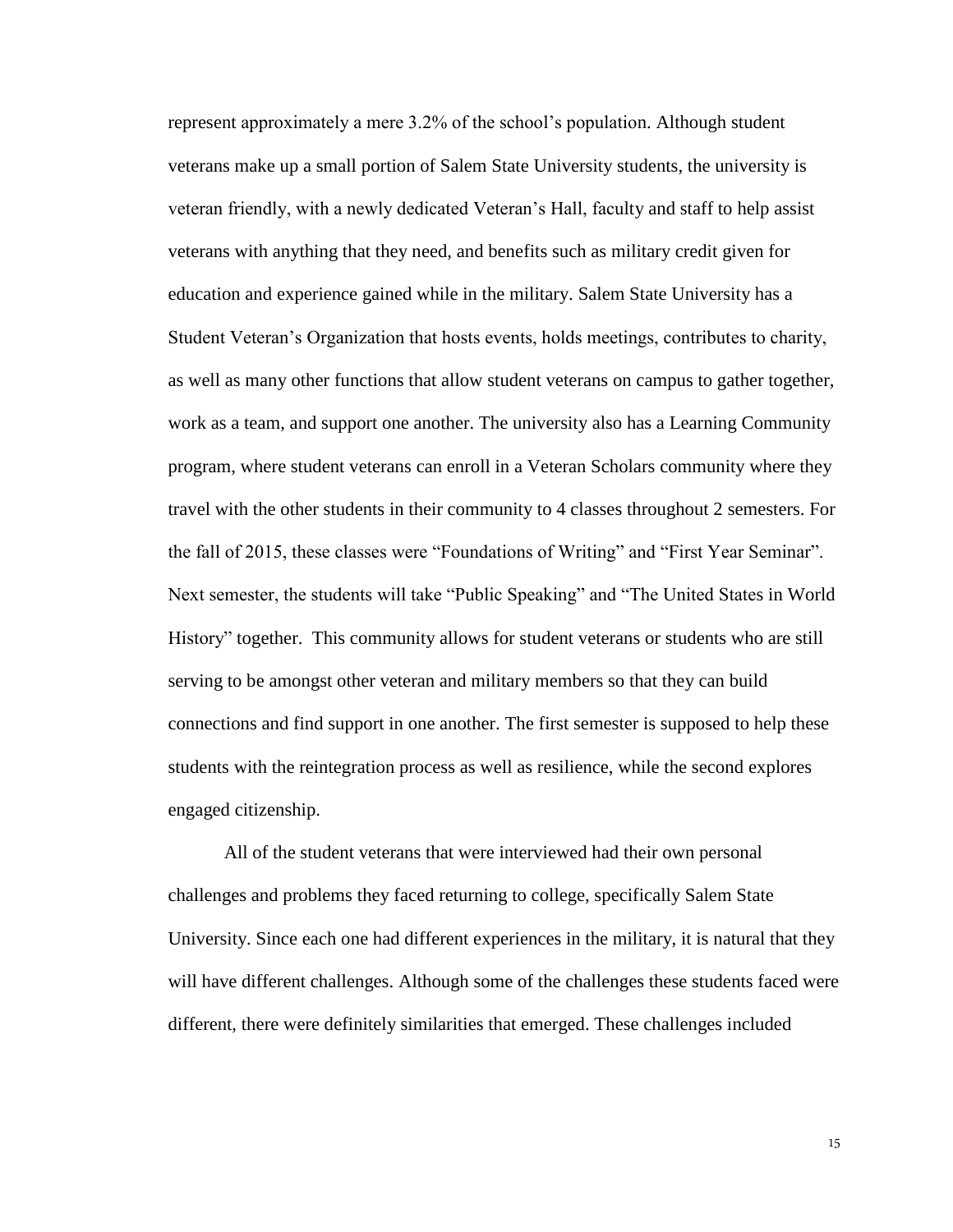dealing with younger or less experienced students in the classroom, finding the right professors, and figuring out their new environment.

### Less Experienced and Immature Students

Most of the student veterans that were interviewed talked about how a big challenge for them was interacting with younger, immature, and/ or less experienced students. This is not surprising, because Badger, McCuddy, and Olsen (2014) found in their study that this was a challenge for student veterans as well. Having experienced a lot more than the average college student, these student veterans found it difficult to relate or intermingle with such students. Time of service varied for each student veteran, but they all had the commonality of having other experiences that most college students do not. Two students had deployed, which means that they have seen different parts of the world that other students have not. Another student saw and treated military members who were injured overseas. These experiences separated them from many other students because of factors such as age, maturity level, and respect. They often felt frustration at students who did not adhere to respectful ways of communication with their professors. They also had trouble with comments that students would make just in general discussion with the class. It was difficult being able to relate to students who were younger and had not seen what they had in the military. Not necessarily knowing how to talk to them or how to interact with them was a struggle. One student described his experience with younger students to me:

"There were times where they would come in. They would look like they were about to sit down next to me, and they would see my backpack, and for some reason, they would get up, and turn around, and go sit somewhere else."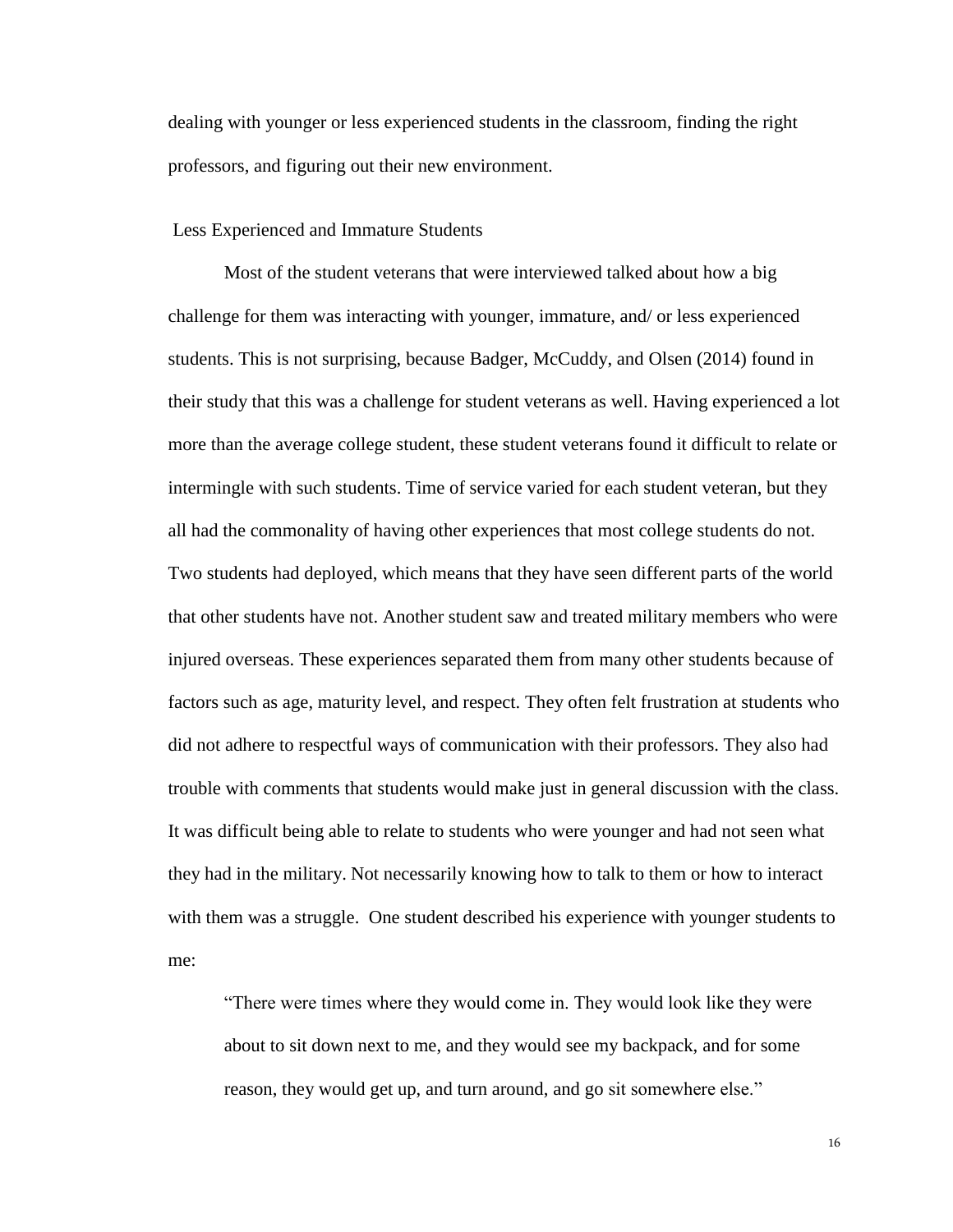It should be noted that this student's backpack was one that would be used in the military. For some reason, other students were wary of sitting next to someone they could clearly see was a veteran. If other students are cautious to even sit down next to a veteran, it makes it very difficult for these students to interact with them and connect with them in order to feel comfortable and a sense of belonging. Another student said,

"It's definitely hard to deal with the younger students when you have so much experience under you belt with like your world experiences."

For these student veterans, learning how to interact with the other students in their classes and/or trying to ignore the comments or lack of respect of some of them was a definite challenge. These students are a minority in the university, so finding common ground with other students can be difficult, because they have just seen so much more in their lives.

#### Finding the Right Professors

Professors were definitely a big topic for these student veterans, which is not very different from other college students. Which professor you choose to take a class with highly impacts how the semester will go and how you might do in that specific course. Every professor has a different style of teaching, different ways of interacting with students, and different methods in creating a learning environment for students. Thus, not every student is going to fit well with every professor and vice versa.

Two students explained how sometimes professors are not sensitive to veteran issues. Sometimes they contribute to the discomfort that these students feel in class by the things that they say or fail to say. Another said that he has had professors who would not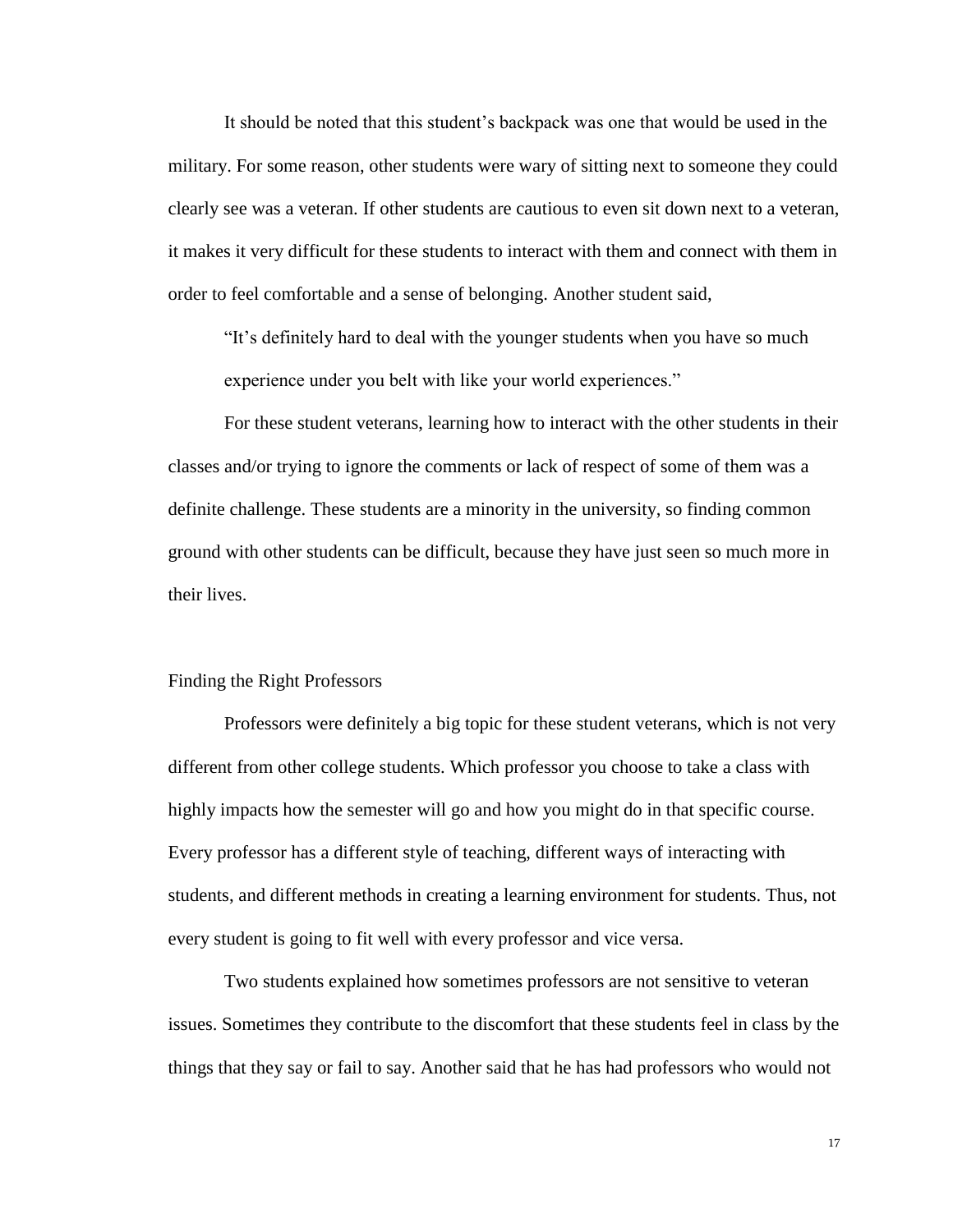explain topics a second time for clarity even when he asked politely. When students desire to earn their degrees within a certain time period, and they are dealing with the GI Bill, it makes it very difficult when they are in a course with a professor they don't feel comfortable with or whose teaching methods are not right for them. One student had to drop a class because the professor was not helpful to him when he asked for help, and he was disrespectful to the student on top of that. Another student said,

"My biggest difficulty is trying to make my class schedule work regardless of the professor."

She spoke of how she felt like she could not drop a course even if she did not like the course the way the professor taught it. This makes for a very long semester, especially when student veterans are already dealing with other challenges.

### Figuring Out a Different Environment

It was also apparent that for these student veterans it was a challenge upon enrolling in college to figure out their new academic environment after serving in the military. This was brought about due to the difference in structure and lifestyle of college and the military. The military is a much more rigid and authoritative institution, whereas college is not so much. College is rather a place for exploring, being creative, and finding oneself as an individual. These students were taught a certain lifestyle and way of behaving, so to transition into a new environment definitely takes a toll on one's sense of balance and belonging.

For these students, things such as learning a new kind of culture and using different language were some things they had to figure out. One student said,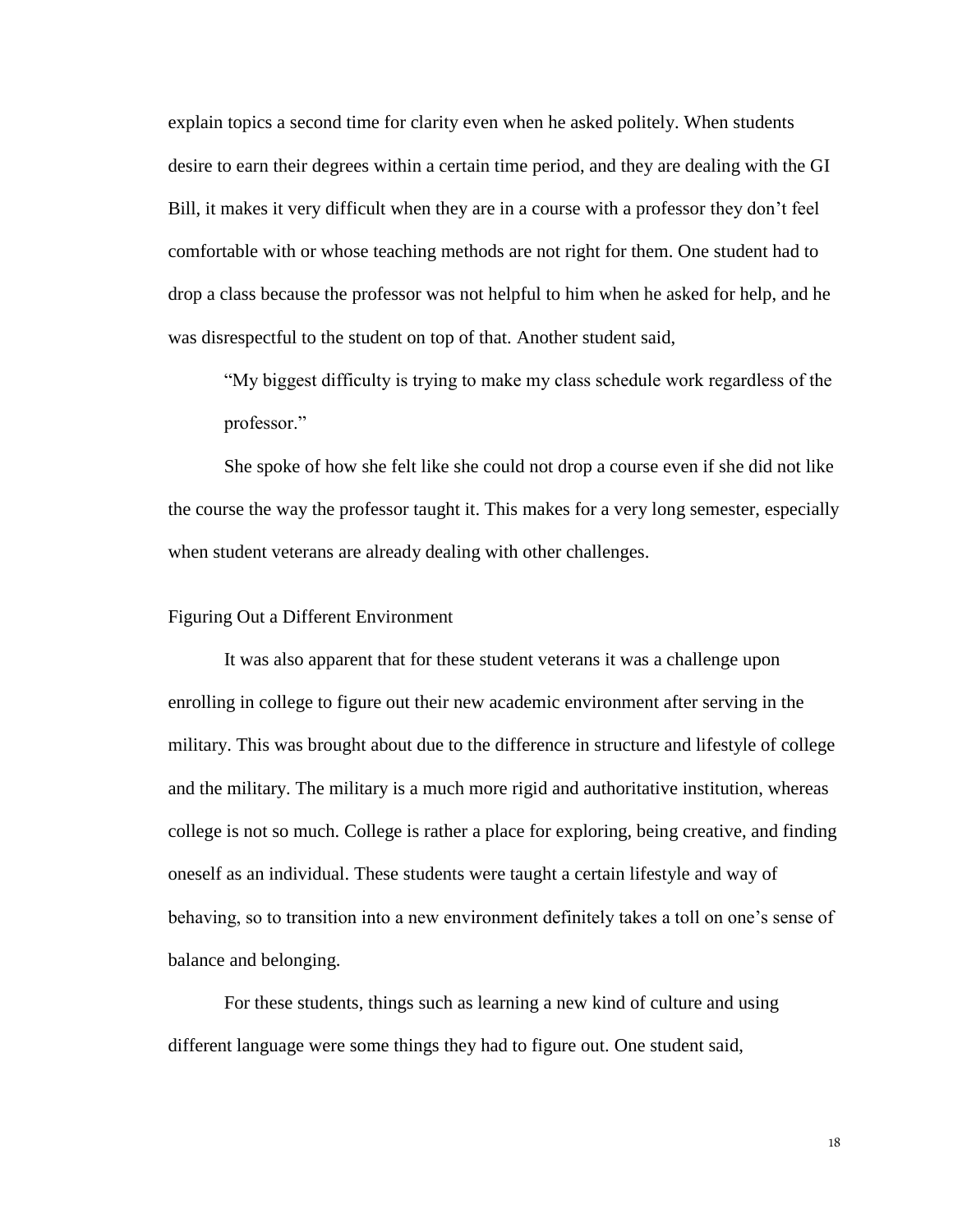"The biggest thing for me was learning to not talk like a Marine anymore. Being in the Marine Corps, everything is very hard if you will. For me, it was extremely difficult to break that cycle and making sure I was being tactful at times."

This student spoke about how language is so much different in the military than in college, so trying to speak more professionally was very difficult, especially since there were other veterans that he would interact with at the university. It should be noted that this student spoke eloquently and professionally during his interview.

A lot of students at Salem State University enroll right out of high school or shortly after, so there isn't any huge adjustment in this area. For these student veterans, time spent away from an academic environment ranged from around 2 years to over 8 years. It is difficult for many students to get back into the mindset of college after summer break, never mind the years that had separated this group of students from school. These student veterans were also transitioning from a completely different environment, one with a rigid structure and set roles, to a learning environment that promotes the growth of one's self. In the military, authority is a must and it is made very clear who is in charge of whom and of what. When transitioning back into college, some of the students who had taught and led other military members, were not entirely sure of what their new role was in the classroom and at the university. One student said that,

"The younger kids, they kind of, not that they didn't respect it, but they kind of see you as too authoritative I think sometimes. It's very hard not to take that role in class…because it's very hard not to take charge."

This student had a difficult time in figuring out her place amongst young students, whom she would have been leading or teaching things to in the military. She would find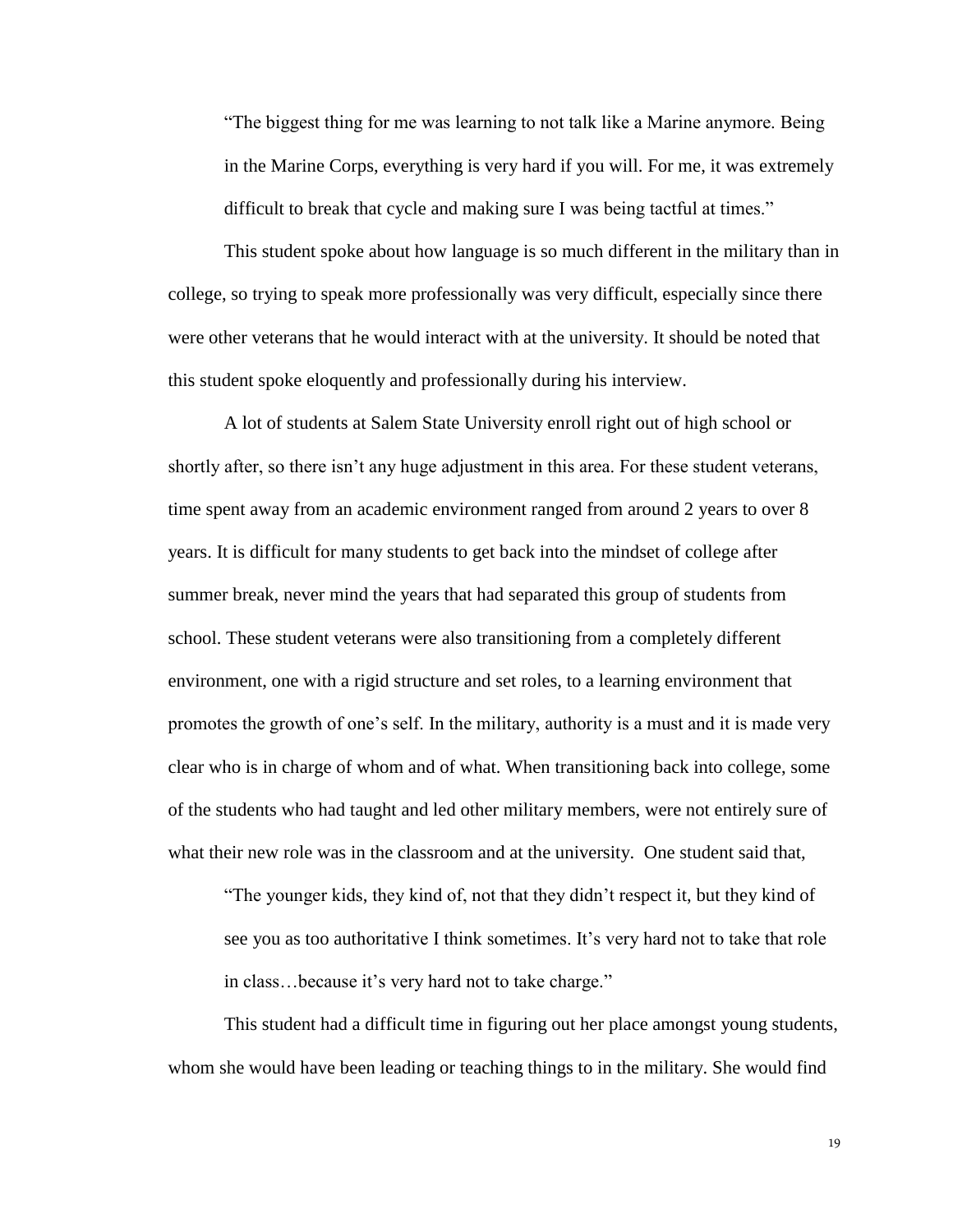herself holding back from taking charge in different situations. Her instinct was to keep the students in line. Figuring out what is acceptable and what is unacceptable to bring to college in terms of lifestyle and habits learned in the military was a struggle for these students.

### **Leadership Skills of the Student Veterans**

After interviewing this group of student veterans, several shared leadership skills were found to be amongst the many that allowed for them to overcome the challenges that they faced at Salem State University.

# Confidence

All of the student veterans not only illustrated self-confidence by the things that they said, but also from the way they carried themselves during the interviews. The student veterans sat up tall while they answered the interview questions and kept constant eye contact while they spoke. All of the student veterans exhibited that they have a voice in the classroom. They are not afraid to speak up to give their opinions or to ask questions if they do not understand something. They also have a voice with other students, whether it is through group work, tutoring, or working in the Student Veteran's Organization. They also had confidence in themselves that they could do anything they put their minds to. One student said that, "After being in the military, I know that I can do whatever I want." By this, the student meant that the military instills in its members a sense of confidence that allows them to believe that they have the power and capability within themselves to do whatever they set their minds to.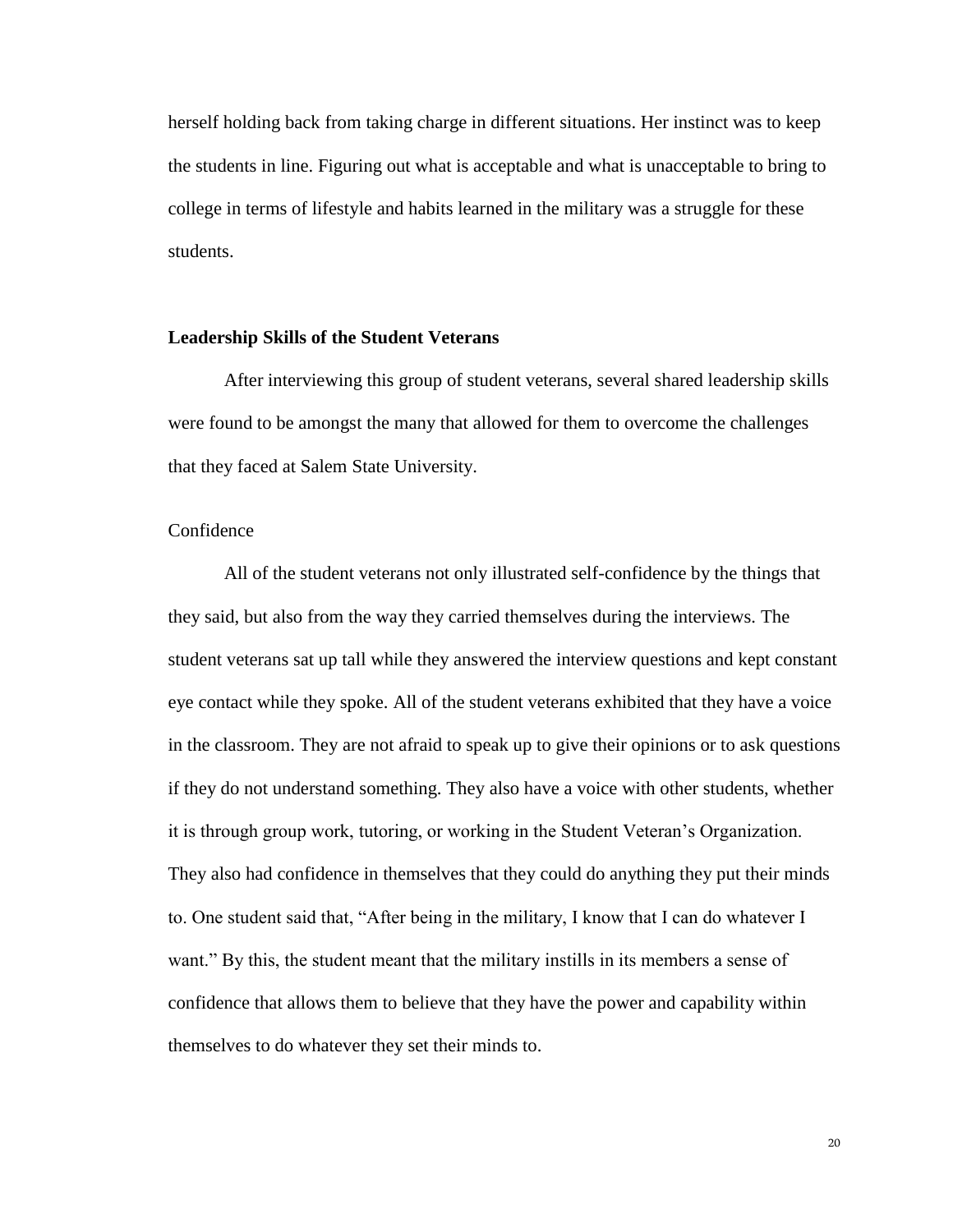# Discipline

Self-discipline was very apparent for all of these students, either because they specifically said that it was a skill they had or because they talked about the importance of skills such as timeliness and task management that they have. It was also apparent, because of the fact that they were able to overcome the challenges they faced when they enrolled in college. They did not walk away from their college education, even though things were hard at first.

The students talked about the important of timeliness and task management, especially in a college environment. This is something that is highly stressed in the military. In that setting, when you are early you are on time and when you are on time you are late. Therefore, these students carried this habit into their college life showing up for class early for other college students, but just on time for military members. Many of the students also discussed how as soon as they would get a homework assignment, project, etc. they would start the task immediately after classes ended. They left no time for assignments to pile up to then become stressed about. This also was a habit that transferred over from the military, because when they were/are given tasks they must be carried out and completed in a timely fashion, no excuses. This skill allows these students to get things done quickly and leaves time for other things. They also explained that by getting assignments done right when they are assigned, it reduces the chance of stress that often heightens when too many things are due at once and too many things are on a student's mind.

#### Endurance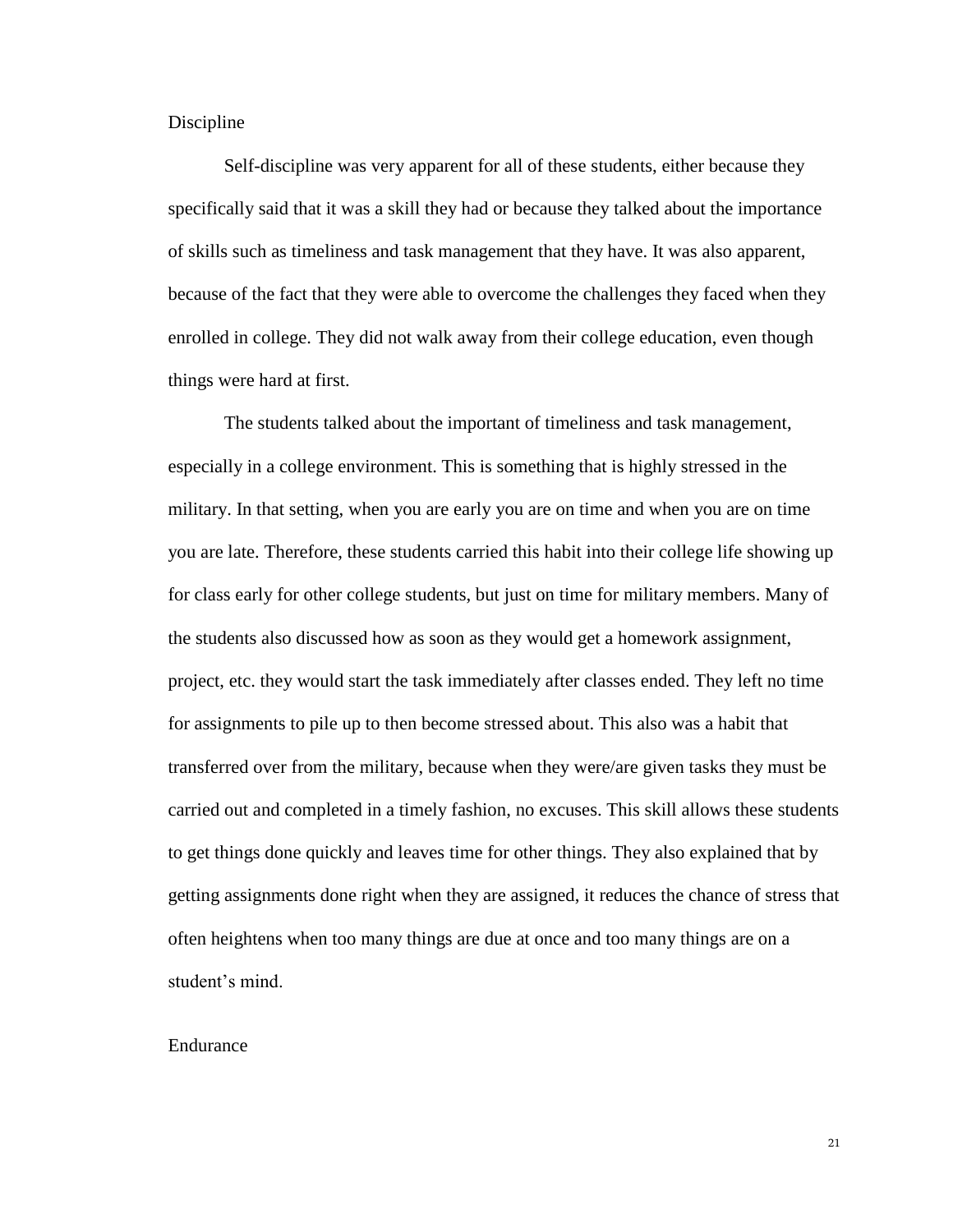Endurance ties in with the self-discipline of these students, because in being selfdisciplined they were also enduring though adversities and a difficult adjustment period. These students could have given up and unenrolled themselves from college, but they decided to keep pushing themselves forward through the challenges they faced. One student said that he learned to "Never quit" and to "Just push through it". In enduring through many difficult experiences such as deployments and other stressful situations, these students were taught to never quit and to just keep pushing themselves to success.

### Determination & Drive

These student veterans showed determination in the ways that they pushed themselves to succeed. They were resolute in the things that they put their minds too no matter what difficulties or obstacles ensued. They all have the goal to graduate from college with a degree, and they won't stop until they succeed in that. Getting an education was important to them. One student was able to increase his GPA by more than 3.0 since he enrolled in college, because he was so determined to succeed. As mentioned in the section regarding challenges, one student is so determined to finish her degree on time that would not let herself drop a class regardless of how she felt about it. This particular student actually said that determination allowed her to overcome challenges.

# Respect

These students all had a sense of respect for others and for authority holders. Even though these students have gone through many different and possibly difficult things while in the military, they were still respectful of professors, other faculty, and other students. This was apparent especially when they would discuss their annoyance with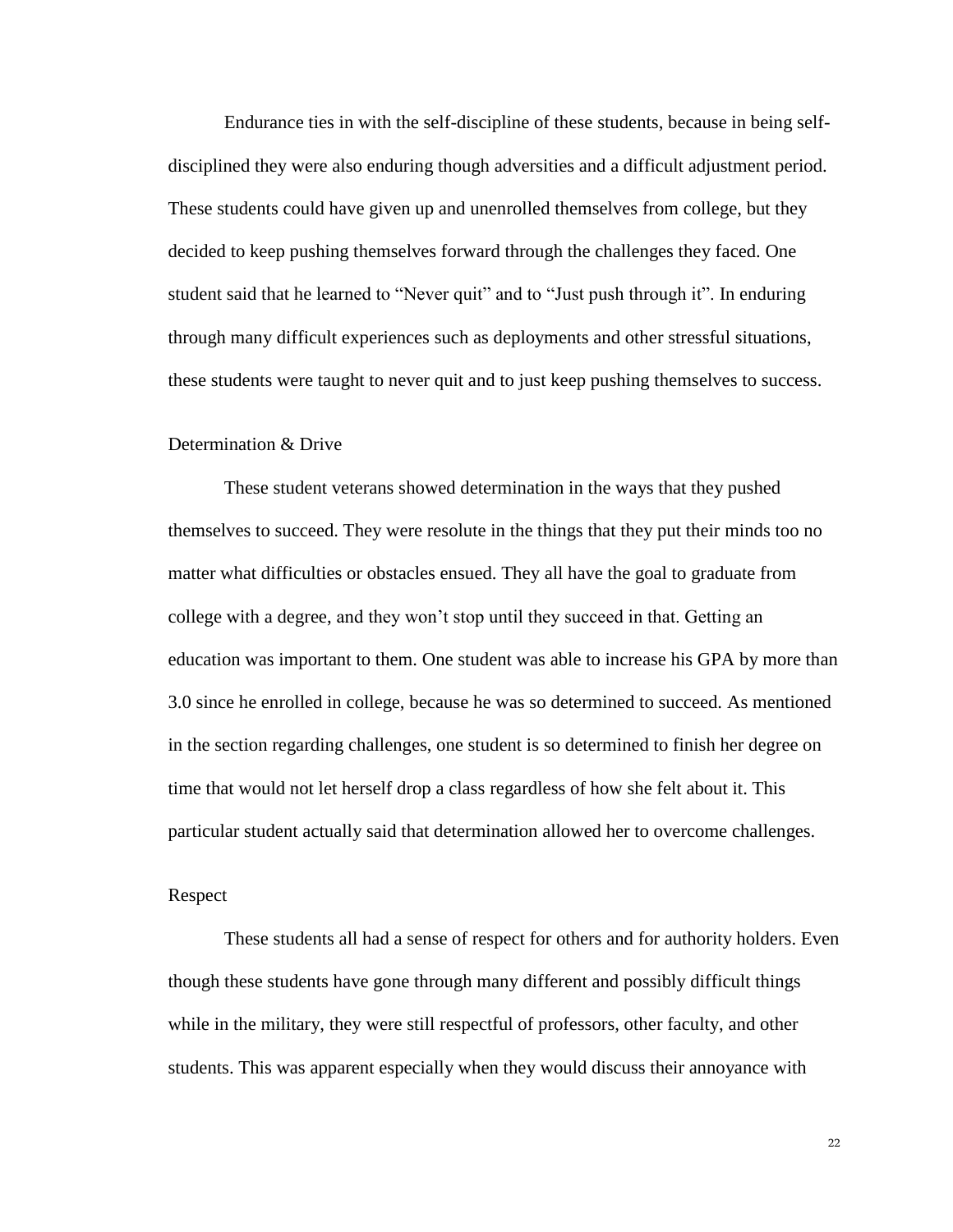other students who were disrespectful in class by not paying attention, making jokes, talking to other students when the professor was speaking, or making statements that were inappropriate. Their irritation with other students' lack of respect showed that they had respect for the professors and felt that they deserved it. These students learned to respect their leaders in the military and this transferred over to the college setting. They feel that it is important to do so.

# **Positivity**

There was a general sense of positively from these students not only from what they discussed with me during the interviews, but also from their presence and the way that they presented themselves. All of them were so willing to help others. One student spoke of how he tutored students just because he wanted to help them understand the material in class. Although they all had challenges adjusting to college life, they were all just very positive about their overall experiences in college and were happy to be at Salem State University getting an education. These students all enjoy the environment that the university offers and are glad to be studying there. They are also rather positive about their military experiences and have gotten a lot out of them. Most of them enjoyed the jobs that they had while serving and had nothing negative to say about their experiences.

#### **Analysis**

When it comes to leadership, there is no set in stone list of traits, qualities, attributes, etc. that lead to success. There have been so many different studies done on what makes a good leader and how leaders can improve their skills and themselves as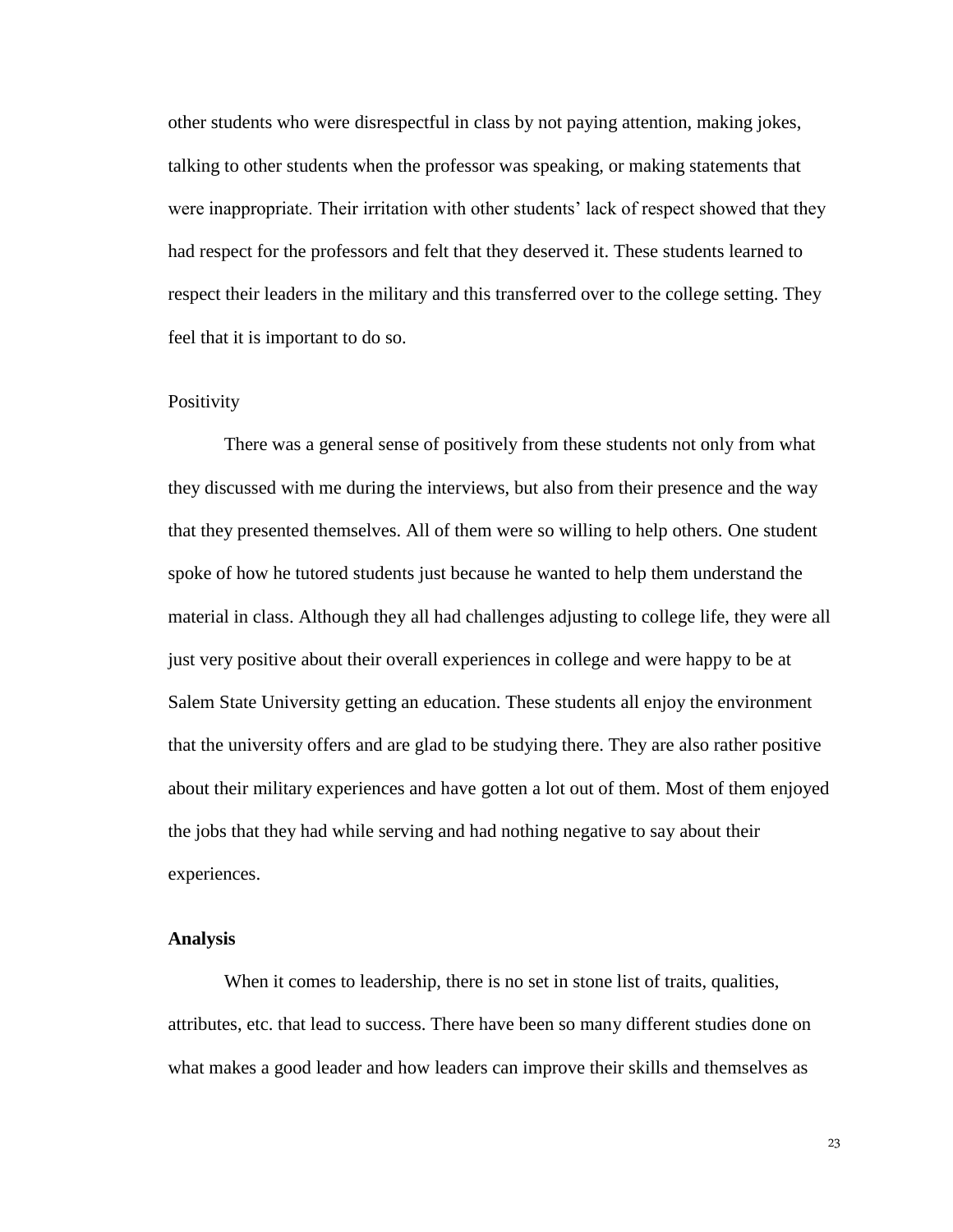leaders. There have also been many studies and articles written about student leadership skills and how colleges can implement programs to assist these students in improving their skills. For the student veterans in this study, they enrolled in college with leadership skills that they had acquired or strengthened while in the military. These skills can be compared against other studies and articles on leadership skills and traits to find out if these student veterans are in fact leaders according to the literature.

The student veterans connect with a leadership quality in the article mentioned by Goffee and Jones (2000), because they "dare to be different". According to the authors, inspirational leaders will use what is different or unique about themselves to their advantage. These leaders show that they are different and have no problem with it. Differences could be apparent or very subtle. With these student veterans, they may make it apparent or not that they are different from the other students. They are definitely different in terms of age, which is apparent for some. They are also unique in the fact that they are a minority in the school, and they have served in the military and gotten many different experiences from their time in service.

They also illustrate that they have many aspects of emotional intelligence as discussed by Boyatzis, Goleman, and McKee. The study that I conducted did not cover aspects of emotional intelligence, so I cannot point to each one and show that they have those skills, but they have many that were clear. The first part of emotional intelligence is self-awareness, which includes emotional self-awareness, accurate self-assessment, and self-confidence. Asking questions or for advice seems to be something important to these students, so it would be safe to say that they have accurate self-assessments of themselves. The students are self-confident in that they are not afraid to ask questions or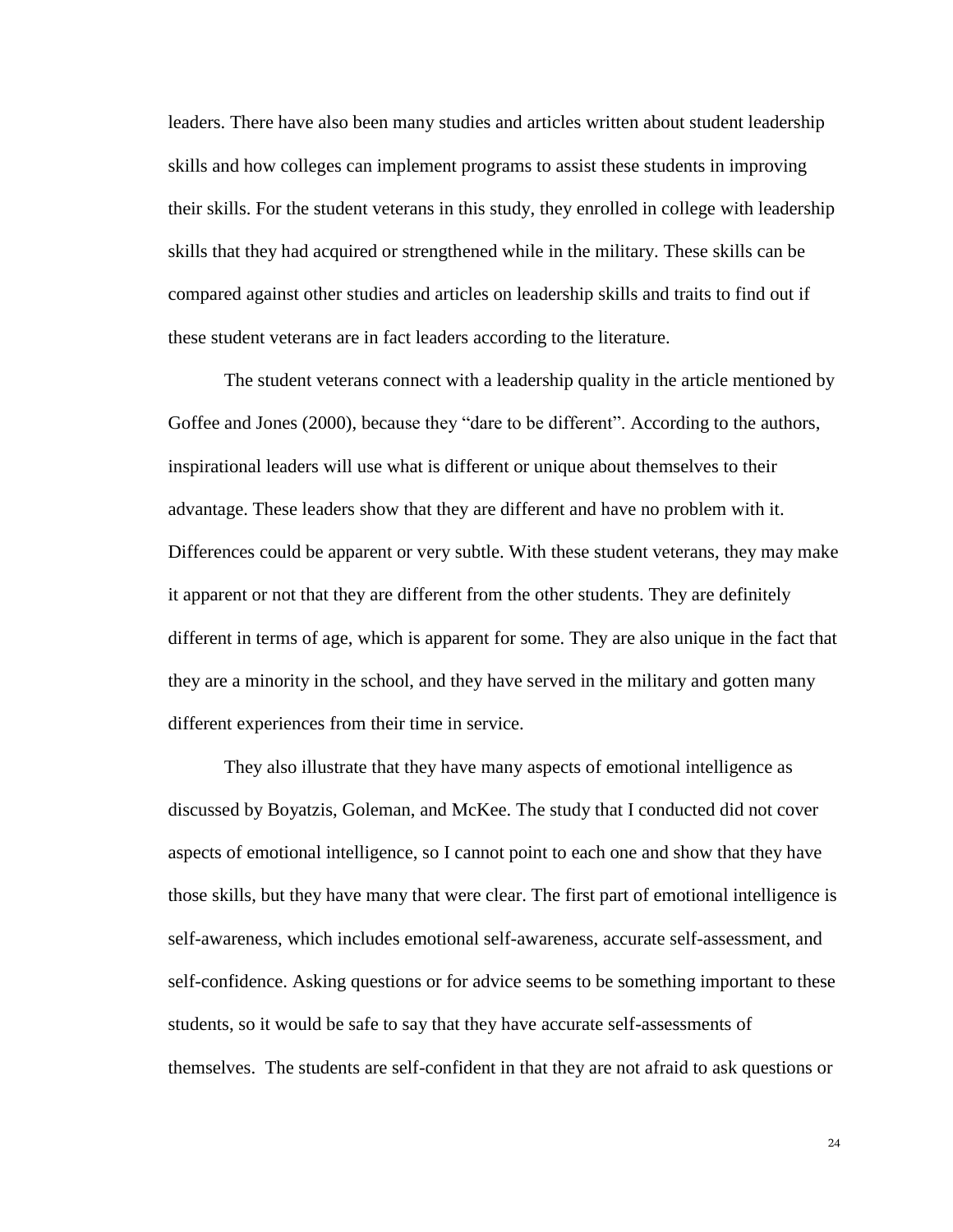to speak up and voice their opinions. They believe that they can do whatever they put their minds to and believe wholeheartedly in themselves and their abilities.

The next part of emotional intelligence is self-management. From the list of factors that make up self-management, the student veterans exhibited self-control, adaptability, achievement, initiative, and optimism. These students exhibit self-control in class when other students or professors are making remarks that are upsetting or irritating to them. They try to ignore classmates that are disrespectful to professors, and they remain calm. Taking the step to transition into college was a big deal and offered many challenges along the way. These students are adaptable, because they were able to transition from one environment to another and overcome the obstacles in their way. Achievement is important to these students, because they enrolled in college to get an education and a degree. They expect themselves to do well. They also take the initiative, because they feel that they can do whatever they put their minds too regardless of what challenges come their way. Finally, they are optimistic, in that even though it was a struggle to adjust to college, they are still happy to be in college and getting a better education.

Social awareness is the next part of emotional intelligence of which the students showed service for the fact that they had sacrificed a lot while in the military. They enlisted in the military to serve the people of the United States, which shows that they care about others. Many of them talked about how helping others was important to them in college as well.

Although Ancona, Malone, Orlikowski, and Senge (2007) focus on how organizations can use the framework the authors created to improve their skills, it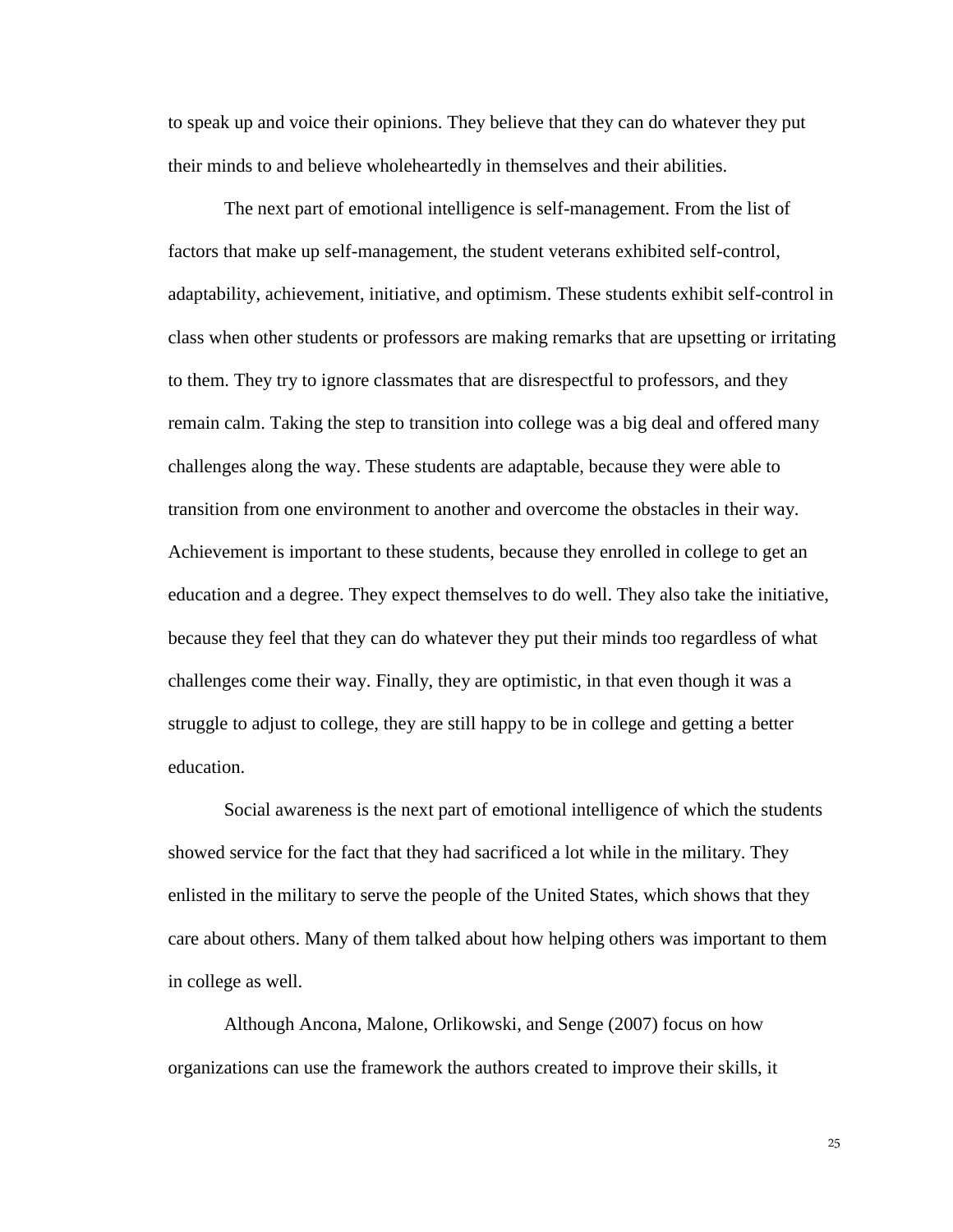definitely can be used in the college setting as well. These student veterans had to use the skills the authors discuss in order to be successful in college. They used sensemaking in order to make sense of their new, academic environment and to figure out their place in it. They used relating when they connected with other student veterans on campus and tried to relate to other students in the classroom. These students used visioning when they saw themselves getting a degree and enrolled in college to do so. They also used visioning when they chose their major to study. It could also be said that they used inventing, because they had to figure out how they were going to get a degree and get through college with the challenges that they faced. They had to figure out new ways to think and approach situations so that they could make their visions a reality.

Their transitions out of the military and into college life could be considered a crucible, according to Bennis and Thomas (2002). Their experiences in the military could also be considered a crucible, because they may have gone through very difficult periods of time when they served. These crucibles allow for leaders to be great, because they take away from these experiences in order to better themselves. As an institution, the military demands a certain way to do everything. With this comes challenges and obstacles. These students were challenged with leaders who pushed them to be the best they could possibly be, and this may be part of the reason why they have been successful in overcoming their challenges in college.

The study that was done at Edith Cowan University by Cope, Harris, and Hendricks (2009) shows that implementing a leadership program improved the leadership skills of the nursing students involved. These skills were expected to help these students in their graduate and nursing careers. The questionnaire that was given to these students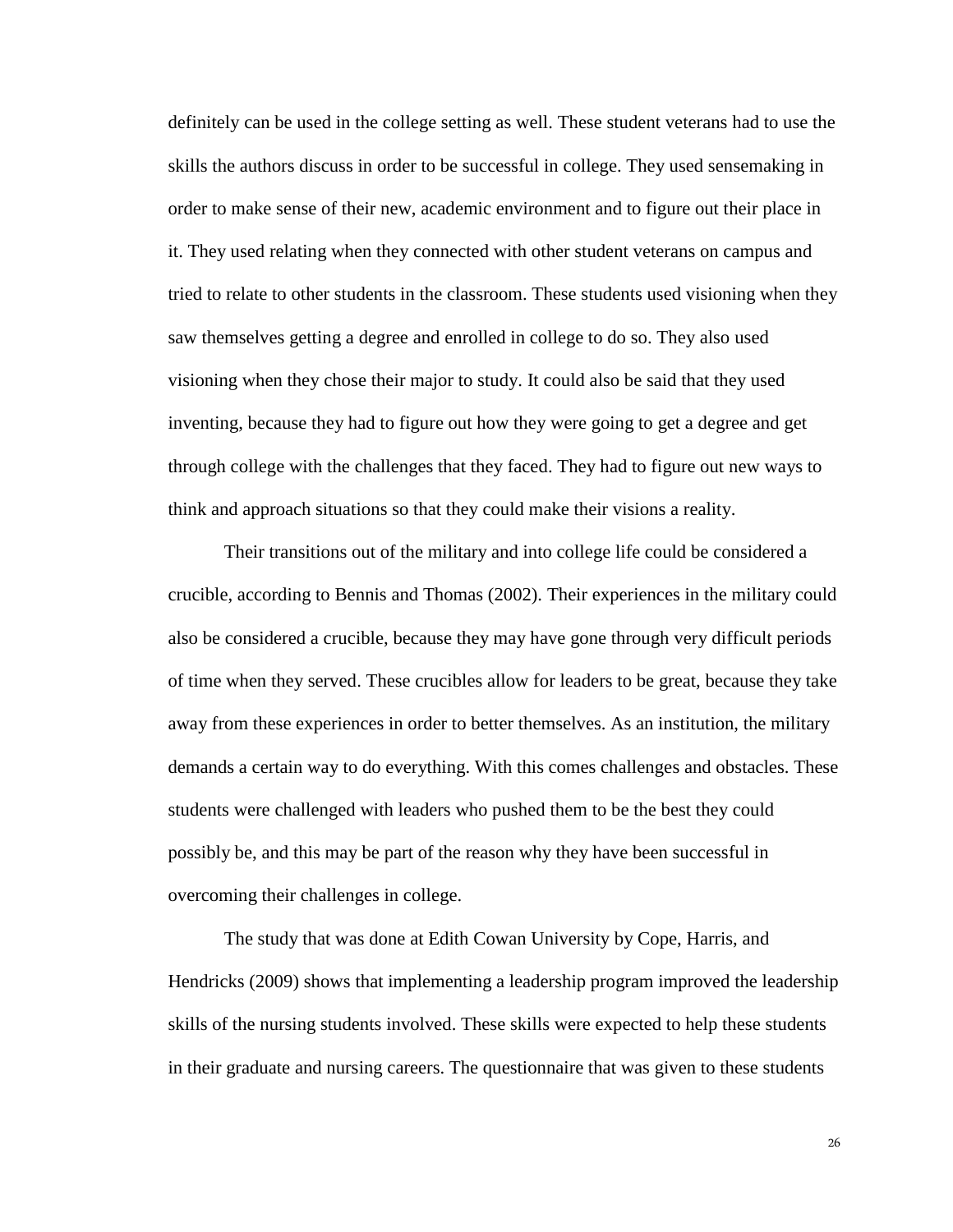pre and post program showed that they had improved things such as positivity to change, toleration of others, and goal setting. The student veterans at Salem State University exhibit the same skills. They are optimistic about their careers at Salem State University and the environment it offers, even though they have faced several challenges along the way. They are tolerant of other students in class who are not respectful of the professors or who make remarks that are insensitive or inappropriate. They also use goal setting, because they enlisted in the military and then enrolled in college to get a degree. They all are very focused on making that goal a reality.

Although these veterans don't fit into a cookie cutter list of leadership traits, they are comparable to studies that have been conducted and articles that have been written. These student veterans were able to use the leadership skills that they acquired in the military to be successful in overcoming challenges, just like leaders in an organization would do or other students in a college setting.

# **Recommendations to Salem State University**

When interviewing the student veterans, two questions were asked regarding veteran life at Salem State University. One was "Do you enjoy the environment that Salem State University offers?" and the other was "How would you improve veteran life at Salem State University?" It is important for these student veterans to be able to share with the university how they feel about their college experience as well as what they think could be improved upon in order for student veterans to have an easier transition into college life, as well as a more enjoyable and productive time.

Overall, the students enjoy the environment that Salem State University offers. They were all in agreement that the university does a great job in getting the students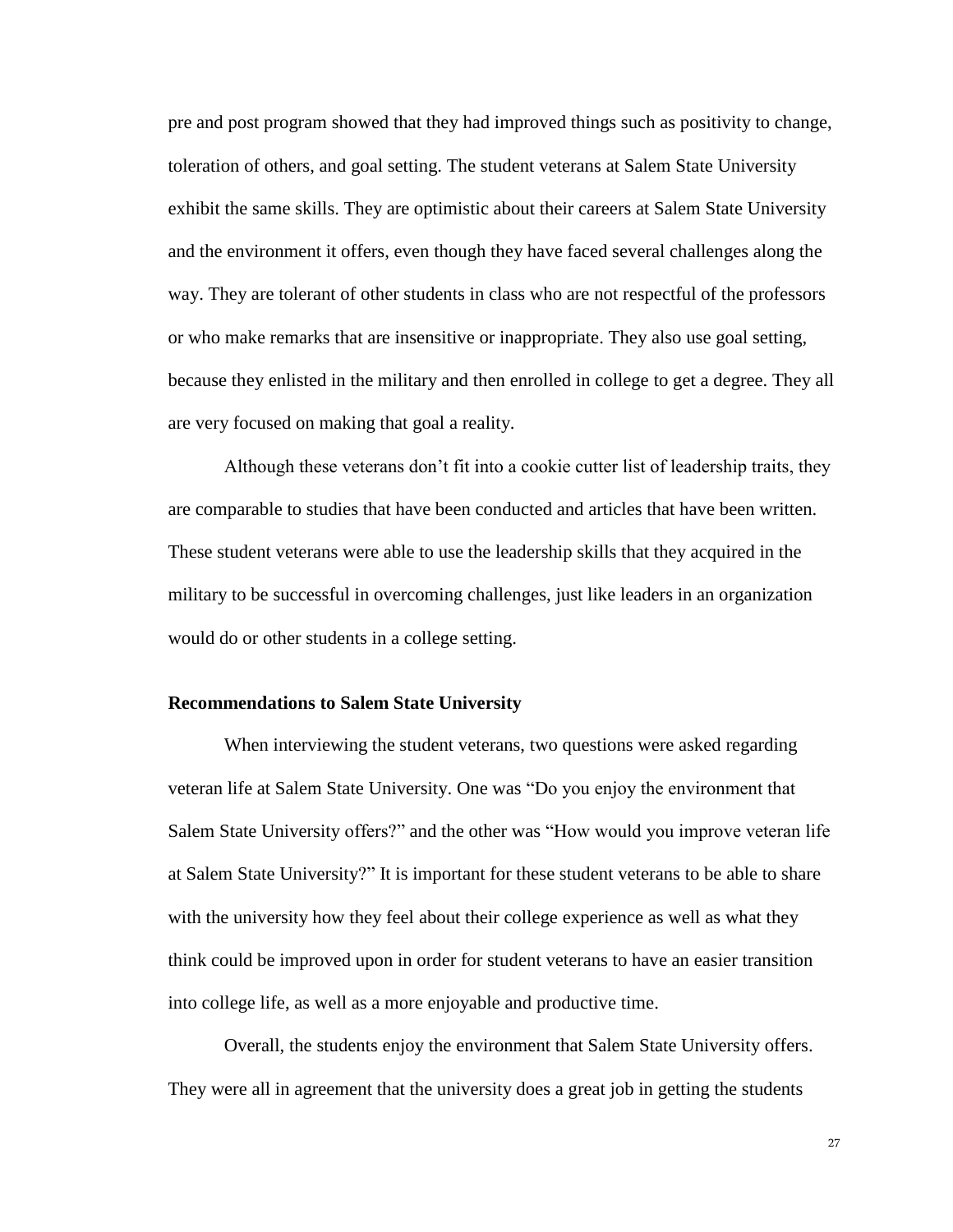involved and transitioned into college life. This was in regards to applying and getting in contact with Veteran's Affairs.

They did have some interesting recommendations that could help Salem State University in figuring out better ways to get veterans involved on campus, as well as make their transitions easier and make them feel more comfortable while they work to get their degrees.

Promotion of Events

One of the suggestions was to improve the promotion of events, meetings, etc. held by the Student Veteran's Organization, as well as recruitment of more student veterans to join. The Student Veteran's Organization seemed to have a very positive impact on these students, so being able to find ways to better promote the organization and different events held by it would definitely do a lot of good for the veterans who are not involved. When these students are able to come together and relate to one another and brainstorm new ideas for the organization, it really brings them together and helps them find a sense of belonging on campus; a reason to stick around after classes end.

First Year Students

Reaching out to new students right away and addressing their concerns, issues, fears, etc. and then continuing that type of discourse throughout their time at Salem State University, may get them on board and feeling a part of the school right off the bat. One student mentioned how working together in the Veteran Scholars Learning Community to create a presentation to show the university how veteran life could be improved on campus really brought those students together and gave them a sense of purpose outside of the classroom.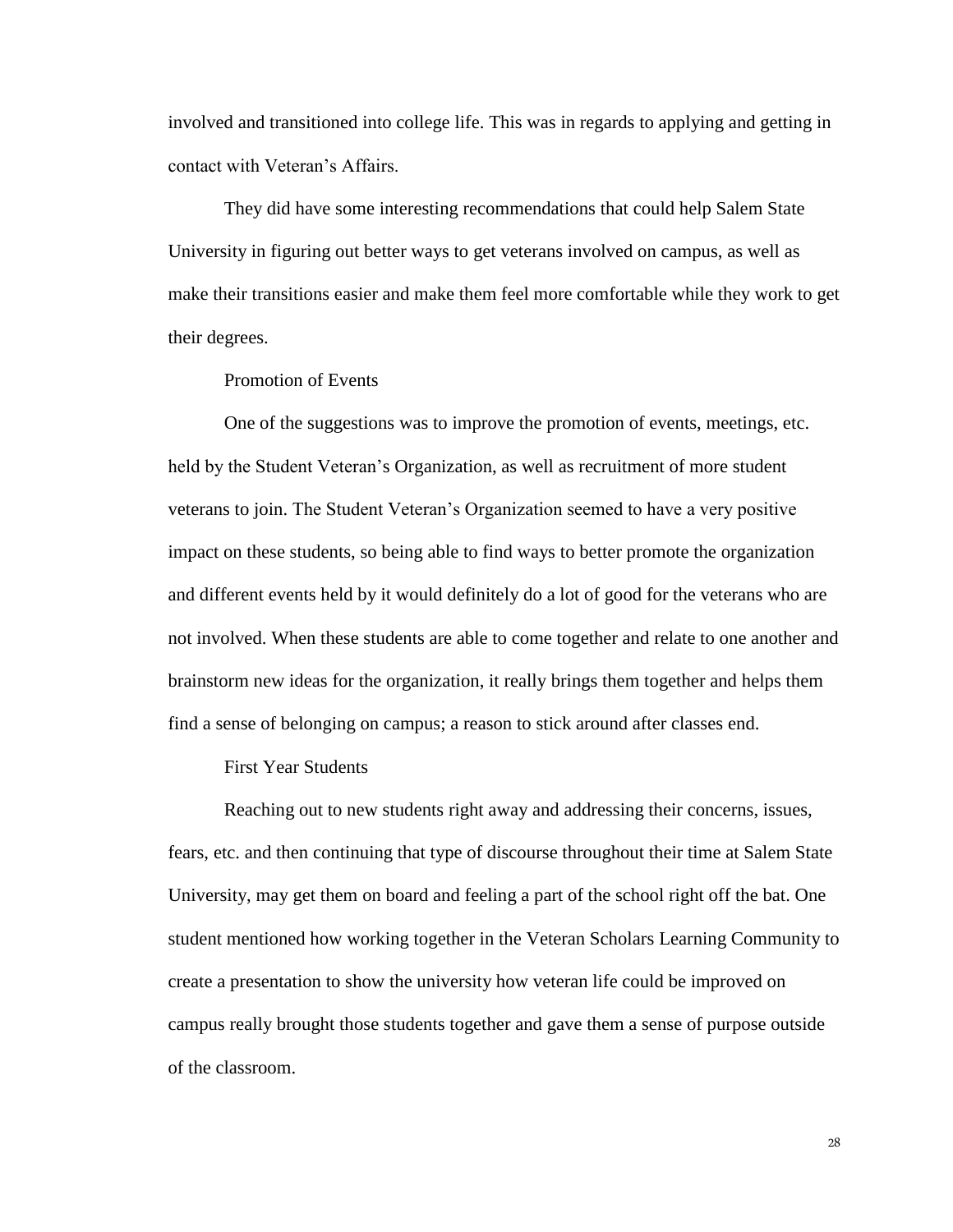Getting Professors, Faculty, and Student Staff Involved

Another great recommendation was coming up with a policy or program where professors, other faculty, and student workers have to go through the training of veteran sensitivity that is offered on a voluntary basis right now. Some students talked about how some professors were not respectful or cautious of things said that may affect veterans in a negative way. Making this sort of training mandatory would greatly benefit the student veterans who may feel very uncomfortable at times.

# A More Spacious and Open Spot for Veterans

A final recommendation is creating a more open, spacious, and friendly area on campus where veterans can spend time together, as well as get advice or meet with officers or faculty. One student talked about how many veterans don't feel comfortable spending time in the space that is currently there, because it is very tight and everything seems interwoven. There are issues with privacy and serious matters that don't blend well with the veterans who are trying to relax, destress, and have a good time with one another. Having a separate area where veterans can spend time together and interact and not worry about disturbing others would be great for them.

# **Conclusion**

There is not any one way that these student veterans have coped with the college challenges they have faced at Salem State University, but they have all been able to draw from their experiences in the military to help them through this process. From this study and the literature that has been written on topics of student veterans and leadership skills, I have found that this group of student veterans at Salem State University was able to use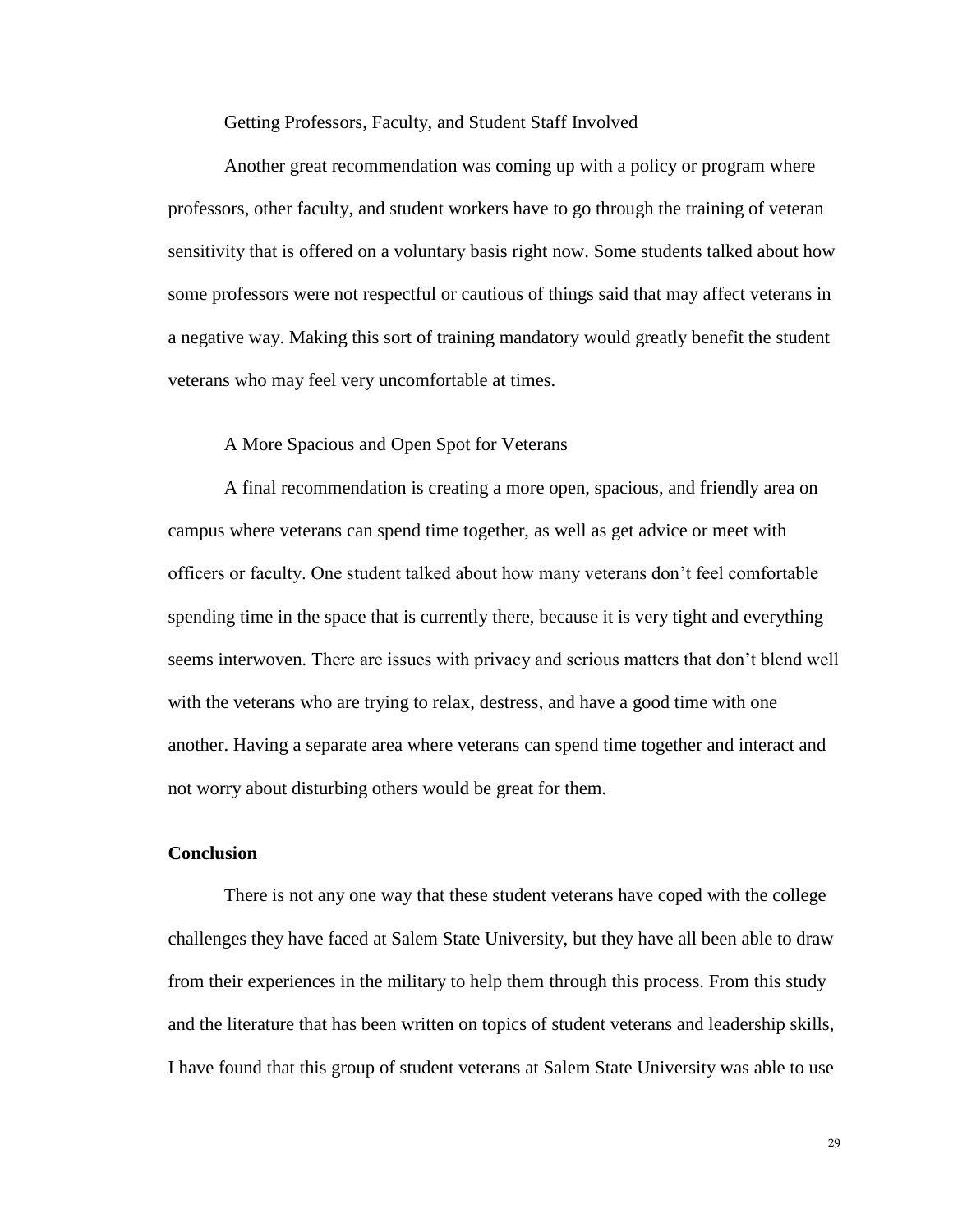leadership skills such as self-discipline, self-confidence, endurance, positivity, determination, drive, and respect to overcome the challenges they faced in college after serving in the military. Since this study was conducted with only 4 student veterans, an overall assumption or generalization of student veterans at Salem State University cannot be made, but further research should be conducted in order to continue this study. With the interviews of more student veterans, Salem State University would be able to get a clearer picture of just how their student veterans cope with college challenges using their skills. It would also allow the school to have a better understanding of how to improve the programs and services that are offered to this special group of students.

Although several leadership skills were found to help and guide this group of student veterans, only two of the students interviewed felt as though the military had taught them how to be leaders. The others felt more like they had been taught to be good followers. Unbeknownst to them, they are all leaders not only for what they have sacrificed in order to protect this country, but also because of the traits they exhibit in and out of the academic environment. They deserve to be applauded and thanked for the sacrifices they have made and rewarded for the leadership skills that they all exhibit every day.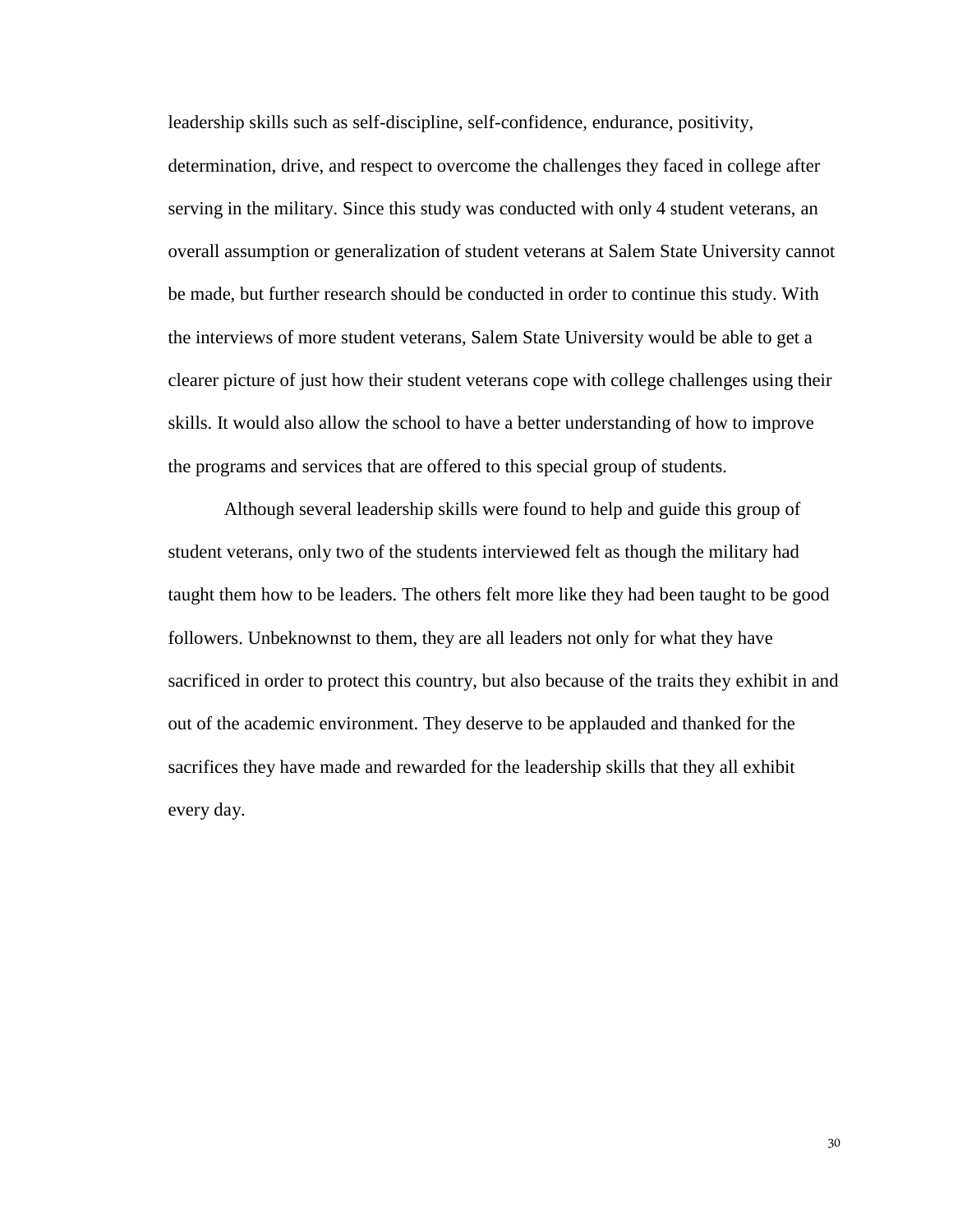#### **References**

- Ackerman, Robert, David Diramio, and Regina L. Mitchell. 2008. "From Combat to Campus: Voices of Student-Veterans." *NASPA Journal (National Association of Student Personnel Administrators, Inc.), 45*(1) :73-102.
- Ancona, Deborah, Thomas W. Malone, Wanda J. Orlikowski, and Peter M. Senge. 2007. "In Praise of the Incomplete Leader." *Harvard Business Review* :92-100.
- Badger, Karen, Michael D. McCuddy, and Timothy Olsen. 2014. "Understanding the Student Veterans' College Experience: An Exploratory Study." *The Army Medical Department Journal* :101-108.
- Bennis, Warren G., and Robert J. Thomas. 2002. "Crucibles of Leadership." *Harvard Business Review* :39-45.
- Bokhari, Norzella, Amalina Razali, Fashahida Mamat Yusof, and Normah Zakaria. 2014. "Role of Uniform Bodies in Inculcating Leadership Skills." *Procedia - Social and Behavioral Sciences 204* :343-351.
- Boyatzis, Richard, Daniel Goleman, and Annie McKee. n.d. "Primal Leadership." *Harvard Business School Press* :171-256.
- Cope, Vicki C., Maureen Harris, and Joyce M. Hendricks. 2009. "A Leadership Program in an Undergraduate Nursing Course in Western Australia: Building Leaders in our Midst." *Nurse Education Today 30*(3) :252-257.
- Creswell, John W. 2016. *30 Essential Skills for the Qualitative Researcher.* Thousand Oaks, Ca: Sage.
- Crowley, W.H. 1931. "The Traits of Face-to-Face Leaders." *The Journal of Abnormal And Social Pyschology* 26(3) :304-313.
- George, Bill, Diana Mayer, Andrew N. McLean, and Peter Sims. 2007. "Discovering Your Authentic Leadership." *Harvard Business Review* :1-9.
- Glasser, Irene , John T. Powers, and William H. Zywiak. 2009. "Military Veterans at Universities: A Case of Culture Clash." *Anthropology News* :33-33.
- Goffee, Robert, and Gareth Jones. 2000. "Why Should Anyone be Led by You?" *Harvard Business Review* :63-70.
- Hamrick, Florence A., Corey B. Rumann, and Associates. 2013. *Called to Serve: A Handbook on Student Veterans and Higher Education*. San Francisco, Ca: Jossey-Bass.